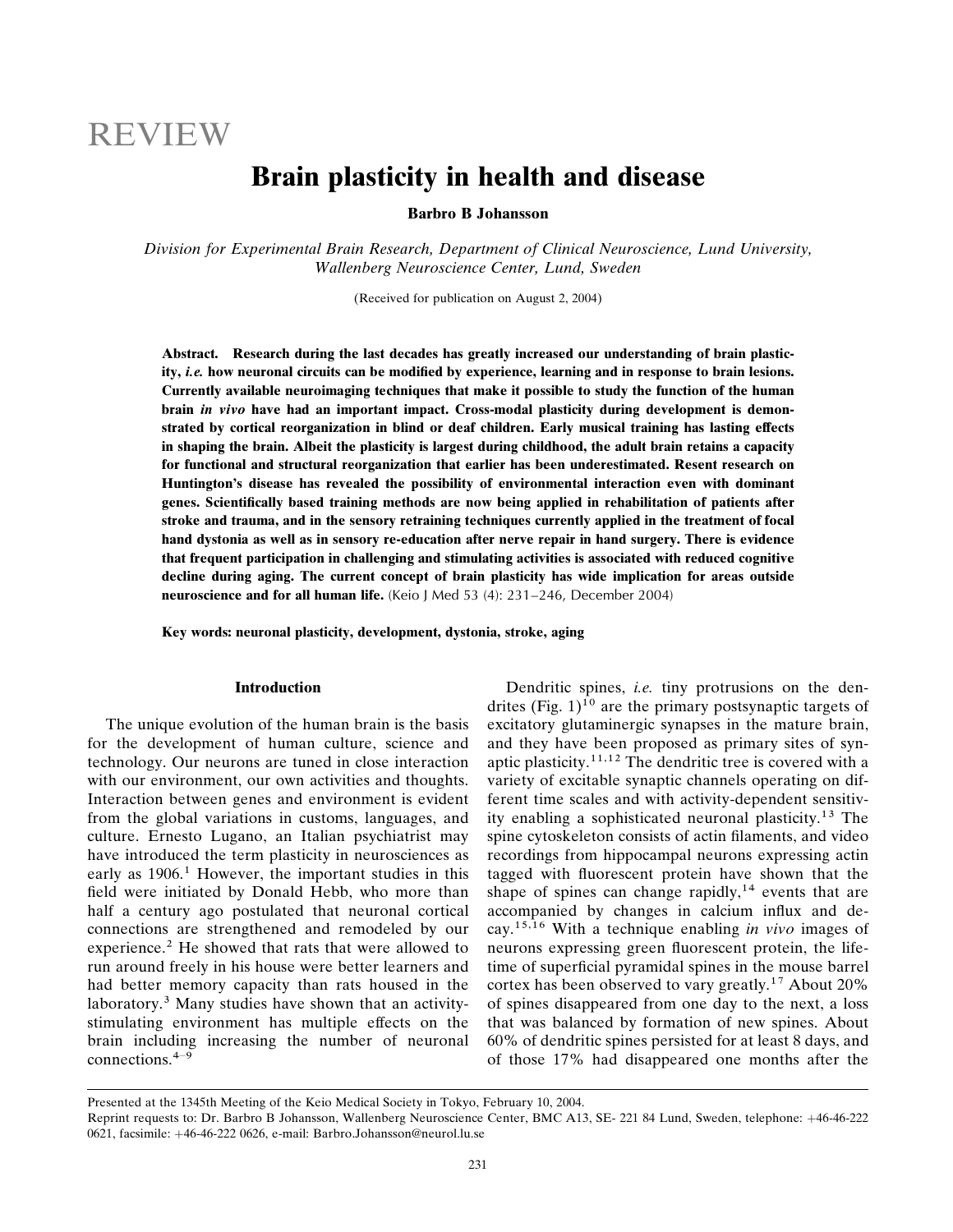

Fig. 1 Pyramidal neurons in cortical layer III in male 4 months' old spontaneously hypertensive rats housed in standard environment (S), or housed in an enriched environment (E). Standard housing = 3 rats in each cage; enriched housing = 8 rats in larger cages with opportunities for various activities. The environmental enrichment significantly increases dendritic branching and number of dendritic spines (insertions). (Reproduce from, Johansson BB, et al: In: Bazan NG, et al eds, Maturation Phenomenon in Cerebral Ischemia IV, Berlin Heidelberg, Springer Verlag, 2001; 77-23, Copyright  $\circledcirc$  (2001), with permission from Springer Verlag). Scale bar = 25 µm; in the insertions scale bar = 5 µm.

imaging began. Serial-section electron microscopy of imaged dendritic segments revealed retrospectively that spine sprouting and retraction are associated with synapse formation and elimination. Trimming every other whisker, which induced a rapid and robust remodeling of whisker representation, increased the pool of transient spines present for only a day or less in the cortical representation areas of the trimmed whiskers.<sup>17</sup> Thus, experience-depending plasticity of cortical receptive fields was accompanied by increased synapse turnover. There may, however, be regional differences in the plasticity of dendritic spines. Using a similar in vivotechnique in the visual cortex the majority of spines in layer V pyramidal neurons were more stable.<sup>18</sup> Axons and dendrites need guidance for proper orientation, and a number of guidance molecules or surface receptors have been identified. An expression of a common attractant in the neuropil, and activation of its corresponding receptors in axons of one neuron and dendrites of another, might be essential for neuronal network formation during development and plasticity.<sup>19</sup>

As will be exemplified in the following sections,

in addition to strengthening contacts between individual neurons, cortical representation areas, ''cortical maps'' can be modified by sensory input, experience, training  $(Fig. 2)^{20}$  and in response to brain lesions. Synaptic plasticity and number and turnover of dendritic spines in cortical horizontal connections are likely to underlie cortical map reorganization.<sup>21,22</sup> Activity-depending modification of synaptic connection and reorganization of adult cortical areas are thought to involve long-term potentiation (LTP) and long-term depression (LDT), mechanisms by which information is stored in the mammalian central nervous system. $23,24$ Despite 30 years research the detailed mechanisms remain unclear.25 LTP is accompanied by an enhanced local excitability of pyramidal neuron dendrites.<sup>26</sup> In a recent study LTP, induced by intracellular electrical micro stimulation, expanded movement representation and induced dendritic hypertrophy in rat sensorimotor cortex.<sup>27</sup> Glutamate, the main excitatory neurotransmitter plays a crucial role, and cortical map reorganization in the primary somatosensory cortex can be prevented by blockade of N-methyl-d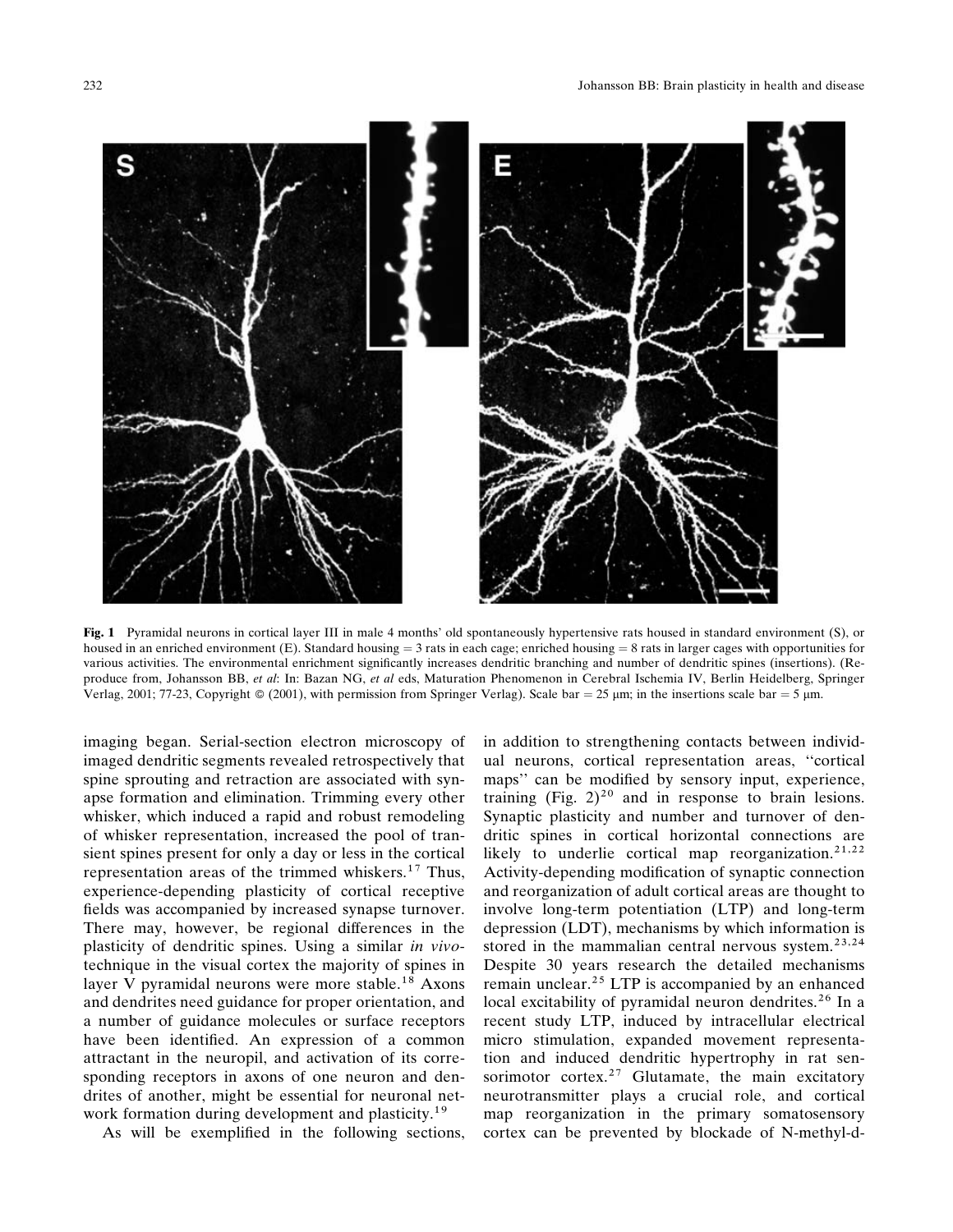American Physiological Society).



Fig. 2 The somatosensory cortex of the hand in a monkey before  $(A)$  and after  $(B)$  repetitive specific tactile stimulation of the tip of the second finger (black areas). (Reproduce from, Jenkins WM, et al: J Neurophysiol 1990; 63: 82-104, Copyright © (1990), with permission from The

aspartate (NMDA)-receptors. Gamma-aminobutyric acid (GABA)-A receptor antagonists facilitate LTP induction, and the induction can be blocked by GABA-A receptor agonists.28,29 Also AMPA receptors play an important role.30 Transmitters released by diffuse neuromodulatory systems that originates in subcortical regions and send long projection axons to the cortex, i.e. noradrenalin (locus coeruleus), acetylcholine (nucleus basalis), dopamine (lateral tegmentum), and serotonin (raphe nuclei), can modify the threshold for activity-dependent synaptic plasticity, maybe through a facilitation of NMDA receptor-gated process.<sup>31-34</sup> Another modulator of cerebral cortex synaptic function is nitric oxide<sup>35</sup> that has been shown to interact with dopamine and acetylcholine to induced corticostriatal synaptic plasticity.<sup>36</sup> The molecular mechanisms behind activity-dependent modification of synaptic connections and reorganization of cortex in the adult brain are complex and still not fully understood, and they are likely to differ with the regions studied.<sup>22,37</sup>

Skill learning but not strength training induces cortical reorganization.38,39 Exercise induces angiogenesis but does not alter movement representations in the cortex.40 It has recently been reported that cortical synaptogenesis and motor map reorganization occur during late but not early phase of motor skill learning, and that synaptogenesis precedes map reorganization. It was proposed that motor map reorganization and synapse formation do not contribute to the initial acquisition of motor skills but represent the consolidation of motor skill that occurs during late stages of training.41 There is increasing evidence that non-neuronal cells, in particular astrocytes, have essential roles in plasticity. Astrocytes are responsible for regulating the synaptic environment and for maintaining appropriate levels of neurotransmitters and neurotrophins, and they influence neuronal signaling, number of synapses and play a role in non-synaptic transmission.42– 46

Neural stem cells, defined by their ability to both self-renew and to differentiate to produce mature progeny cells and neurons, are present in the subventricular zone and in the hippocampus in the adult human brain.47,48 Animal studies have shown that neurogenesis can be stimulated by many factors including trophic factors, hormones, drugs, environment and brain lesions. Environmental enrichment enhances the survival of newly formed neurons in the hippocampus of intact rats and mice and enhances spatial memory.49– 51

One important factor restricting brain plasticity after brain lesions is that myelin in the central nervous system contains proteins that inhibit axonal outgrowth.52,53 The myelin inhibitors share a common receptor and blockage of the receptor promotes CNS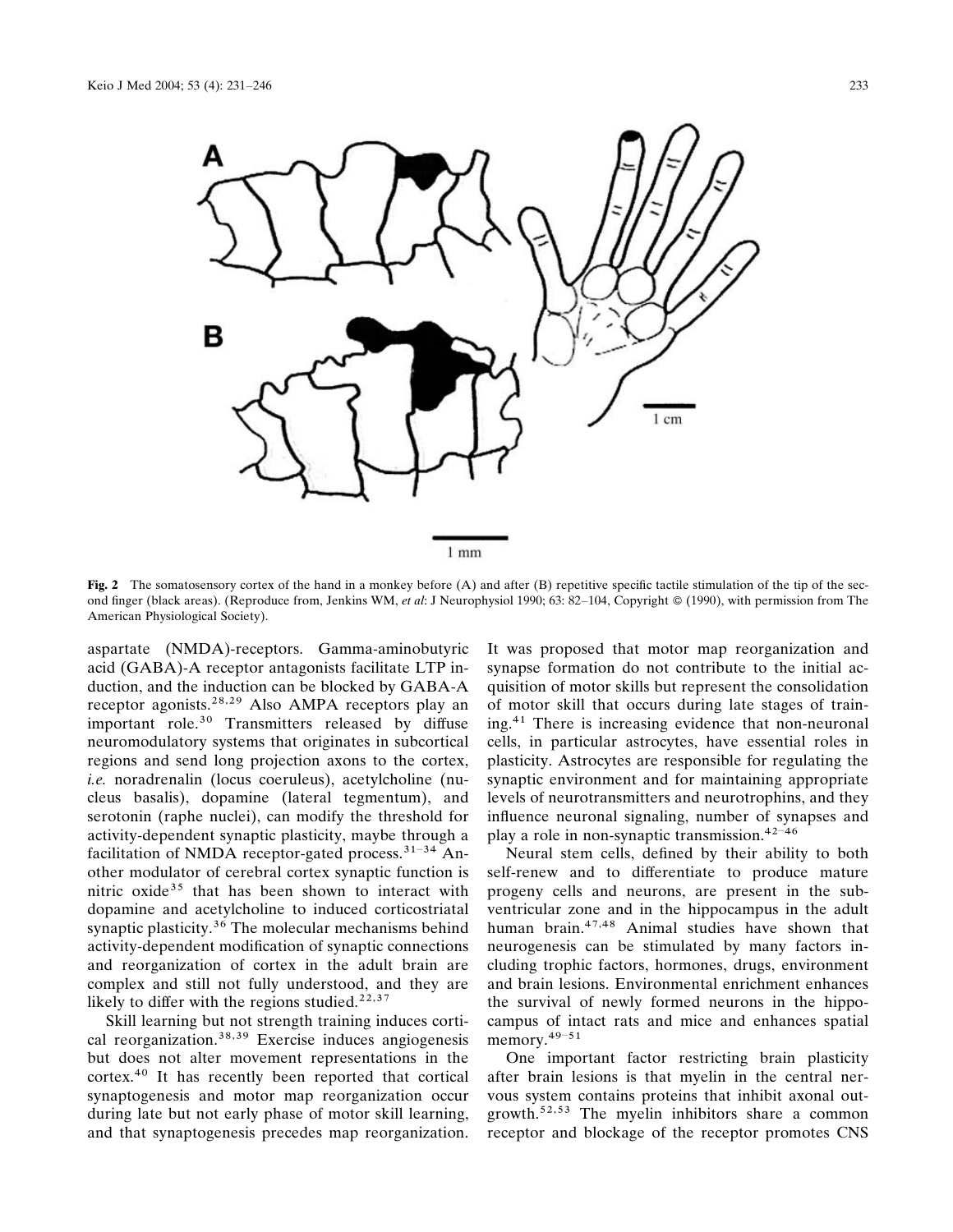repair and functional recovery.54 Some promising results with antibodies against this receptor have been reported after spinal and focal brain lesions in animal studies. $55-57$ 

Interestingly, inosine, a naturally occurring metabolite, has likewise been reported to stimulate axonal growth in the rat corticospinal tract,<sup>58</sup> and to induce axonal rewiring and promote behavioral outcome after focal brain ischemia.59 It is an important area of research still at the experimental level.

### Neuroimaging Methods Used in the Study of Brain Plasticity

Brain plasticity in the human brain can be studied with several neuroimaging techniques with different temporal and spatial resolution. Thus the temporal resolution varies from minutes in positron emission tomography (PET), seconds in functional magnetic resonance (fMRI) and milliseconds in magnetoencephalography (MEG), which makes MEG best suited for studying temporal spatial patterns of brain activity, that is, where and when the activation starts, and its temporal spread to other regions.<sup>60</sup> Because of the better spatial resolution in fMRI, the wider availability of the technique and the possibility to combine with other MRI techniques, fMRI has been widely used in studies on brain plasticity.<sup>61-63</sup>

Transcranial magnetic stimulation, TMS, is another neurophysiological technique allowing studies of brain functions with a millisecond resolution, which has developed into a popular non-invasive tool for studying the human brain.64– 66 A pulsed magnetic field creates current flow in the brain and can temporarily excite or inhibit synaptic efficiency in specific areas and alter brain function.<sup>64-66</sup> Multiple overlapping motor representations are functionally connected through an extensive horizontal network. By changing the strength of horizontal connections between motor neurons, functionally different neuronal assemblies can form. Delivery of multiple single pulses of TMS does not leave any lasting effect, but repetitive TMS can produce effect that last for some time after the stimulation period. The cortical motor and sensory representations of each hand exert inhibitory influences on the homonymous representation in the opposite hemisphere.<sup>67</sup> Cutaneous anesthesia of the right hand enhances spatial acuity and cortical processing in the left hand,<sup>68</sup> and tourniquet-induced anesthesia of the right hand improves tactile discrimination and grip strength, lasting at least 15 minutes after anesthesia and associated with increased fMRI activation in the right primary motor cortex.69 Furthermore, repetitive TMS over the left frontal cortex can enhance analogical reasoning,  $70$  and the encoding of a motor memory in the primary motor

cortex can be enhanced by TMS stimulation in healthy volunteers.<sup>71</sup>

#### Brain Plasticity in the Development and in the Adult Human Brain

During the early childhood there is a considerable capacity for cross-modal plasticity<sup>72</sup> with redundant connections between auditory and visual areas that gradually decrease between 6 and 36 months of age.<sup>73</sup> Speech processing and auditory localization activate the visual cortex in congenitally blind humans,  $74,75$  and blind humans localize sound sources better than sighted subjects.<sup>76</sup> Cerebral organization for language functions differs in deaf and hearing subjects, and sign language activates different regions in hearing and deaf signers.<sup>77</sup> The sensorimotor cortical representation of the reading finger is expanded in blind Braille readers<sup>78</sup> and fluctuates with the daily reading activity.<sup>79</sup> Furthermore, tactile acuity is significantly superior in blind subjects, independently of the degree of childhood vision, light perception level, or Braille reading.<sup>80</sup> Linguistic differences have been demonstrated in cortical organization for language in adult individuals with less hemispheric asymmetry in Chinese than in English and Spanish language.<sup>81</sup>

Exposure to musical training in early life shapes the brain, and the brains of musicians have been extensively studied as models of neuroplasticity.<sup>82-84</sup> Pianists have to memorize long and complex bimanual finger sequences, and to translate musical symbols into motor sequences during sight-reading. Long-term motor training and continued practice of complicated bimanual motor activity lead to changes in the brain structure and representation of the brain cortical motor maps. The anterior part of the corpus callosum, consisting of nerve fibers connecting frontal motor-related regions and prefrontal regions crucial for the coordination of bimanual motor activity, is larger in musicians that started musical training before the age of 7 than in musicians without an early start, or in a control population.85 With diffusion tensor imaging, a technique that allows evaluation of the architecture of the brain white matter, adult subjects with musical training since early childhood differ significantly from control subjects in areas suggesting both cognitive and motor effects of early musical training.86 Another example is the increased cortical representation of the fingers of the left hand in string players that correlates with the age at which the person had begun to play. $87,88$ 

Auditory experiences during early postnatal development are important in shaping the functional development of auditory cortical representation, and musicians have increased areas in the auditory cortex for functions important for music such as timbre. $89,90$  The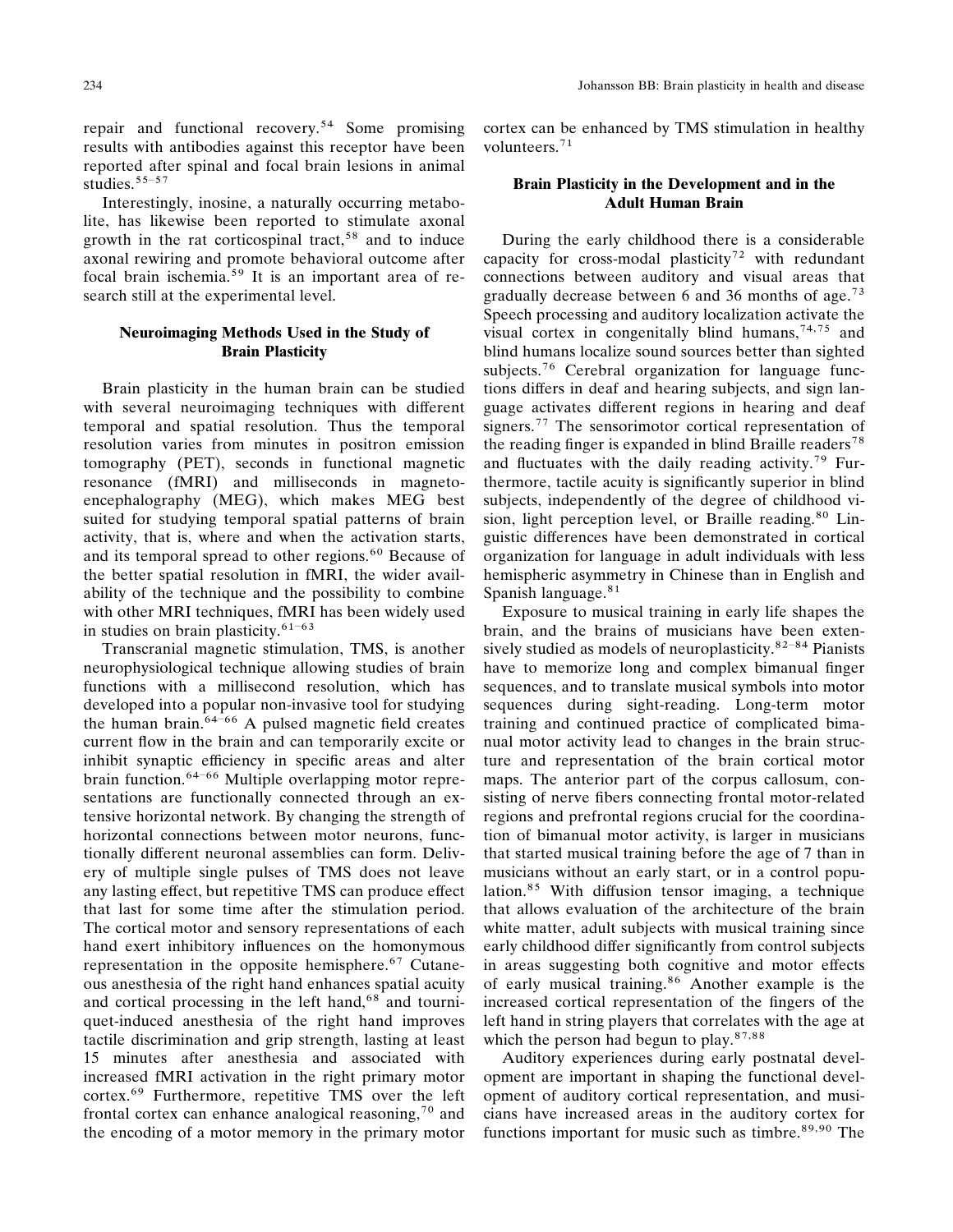functional anatomy of musical perception, i.e. brain activation during a passive music listening task, differs significantly between musicians and non-musicians.<sup>91</sup>

Although the developing brain is clearly more plastic than the adult brain, neuronal connections are continuously remodeled by experience and by performance of specific and complex movements during motor and cognitive learning, and memory processes involve brain plasticity. Rapid and transient alteration of cortical representation areas are seen during learning tasks, most likely related to unmasking of previously existing connections, perhaps as a result of decreased inhibition and increased synaptic efficacy in existing neuronal circuits.92 Flexible short-term modulations are important in the acquisition of new skills, and can lead to structural changes in the intracortical and subcortical networks as the skill becomes more established and automatic.93 Even mental practice on a piano keyboard can change the cortical representation of finger flexors and extensor muscles in adult subjects.<sup>94</sup>

Another example of structural plasticity in the adult human brain comes from a study on London taxi drivers, who have a 2-year-long training period in special localization before qualifying as drivers. The volume of gray matter in the right posterior hippocampus, which stores a spatial representation of the environment, is greater than in controls, and the volume increase correlates significantly with the amount of time spent learning to be and practicing as a licensed taxi driver.<sup>95</sup> The failure to find an association between hippocampal volume and navigation expertise in other subjects supports the conclusion that the difference in volume is not an innate genetic difference, but reflect the detail and/ or duration of training and use of the spatial representation necessary in the daily work of the drivers.<sup>96</sup>

Examples of the interaction between a dominant gene and environment have been demonstrated in Huntington's disease, a late onset progressive genetic disorder characterized by motor dysfunction, personality and cognitive disturbances leading to dementia and premature death. In a transgenic mice model of Huntington's disease, environmental stimulation significantly delayed the onset of the disease and improved life expectancy.<sup>97-99</sup> In human patients with Huntington's disease the cannabinoid CB1 receptors are lost from the basal ganglia output nuclei prior to the development of other neuropathology, $100$  and the improvement during environmental enrichment in an animal model correlated with delayed loss of cannabinoid CB1 receptors.101 Furthermore, differential clinical and motor control function and different age onset have been reported in pairs of monozygotic twins with Huntington's disease, demonstrating that environmental factors can interact even with dominant genes in humans.102,103

#### Maladaptive Brain Plasticity

Focal hand dystonia, often called writer's cramp or musician's cramp, is a disabling condition that so far has been very difficult to treat with physiotherapy or other methods. Thus, a recent long-tem outcome study on 21 violin and viola players with focal dystonia an average 13.8 years after onset of symptoms showed that only 38% had been able to maintain their professional careers.104 Focal hand dystonia is now considered to be a disorder of maladaptive plasticity. In adult monkeys it has been shown that frequent very rapid timesynchronous movements during vigorous practicing can cause a degradation of the sensory feedback controlling fine motor movements, resulting in fusion of the distinct cortical representation of the individual fingers.105 The abnormal sensory representation interferes with motor control, and abnormal motor control strengthens the sensory abnormality, and the positive feedback loop reinforces the dystonic condition. The sensory representation abnormalities parallel focal hand dystonia in the primate model.106 Patients with focal hand dystonia have impaired intracortical inhibition and abnormal cortical activations during movements with affected muscles,<sup>107-109</sup> and the regional cerebral blood flow correlates with the severity of symptoms.110 Compared to control individuals, patients with dystonia have significantly reduced levels of the inhibitory neurotransmitter GABA in the sensorimotor cortex and lentiform nuclei contralateral to the affected hand as demonstrated with in vivo magnetic resonance spectroscopy.111 Based on the hypothesis that successful treatment should be aimed at restoring the normal representation areas of sensory feedback from the hand, methods based on relearning principles have been developed, and substantial improvement has been reported from three centers including a one year follow up study.112– 115 The clinical improvement is associated with altered somatosensory cortical organization.<sup>115</sup> A recent voxel-based morphometry study has demonstrated increase in the gray matter in the hand representation area of primary somatosensory cortex, and to a lesser extent in primary motor cortex in patients compared to controls, suggesting that there might be a hereditary component predisposing for the syndrome.<sup>116</sup>

Embouchure dystonia is a focal task-specific disorder in professional brass and woodwind players involving abnormal non-coordinated movements and involuntary muscle contraction of lip, jaw, and tongue muscles used to control the flow of air into a mouthpiece while playing.117 It is often so disabling that the musicians have to limit or give up their occupation. There is evidence that abnormal somatosensory reorganization contributes to the disorder.<sup>118</sup> Thus, in a study comparing 8 patients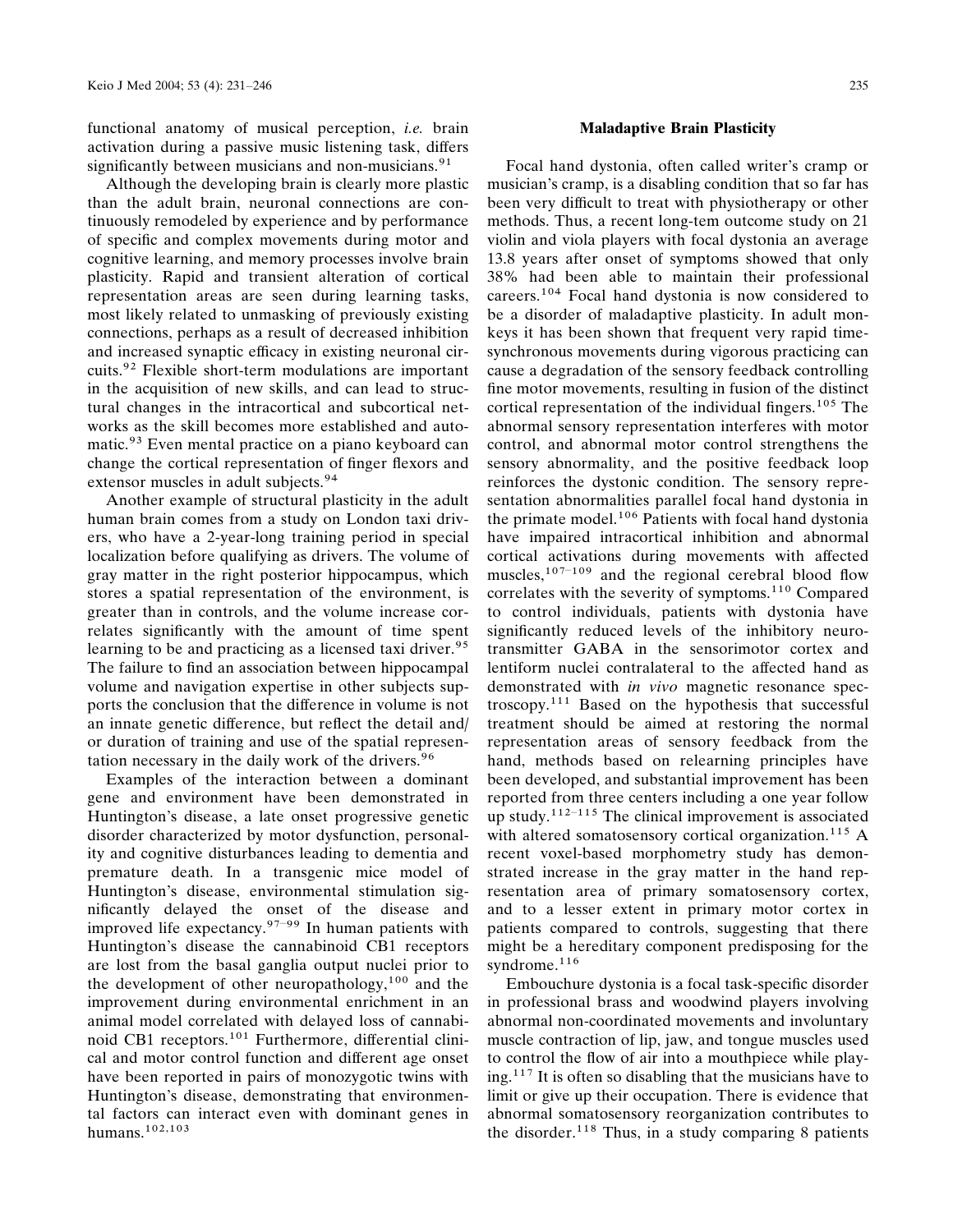and 8 control subjects, the patient's digit and thumb representations were shifted in a lateral direction towards the lip representational zone. Furthermore, the patient's upper lip showed decreased sensitivity compared to their lower lips, an asymmetry that was absent in controls.

A strong correlation between the subjective strength of tinnitus and reorganization of the auditory cortex in individuals with hearing loss and tinnitus has led to the proposal that this is another examples of maladaptive plasticity.119

#### Brain Plasticity due to Lack of Sensory Input to an Intact Brain

Lack of sensory input due to amputation, peripheral nerve lesions or local anesthesia, leads to rapid cortical remodeling with a distorted cortical representation and enlarged and overlapping cortical receptive fields.<sup>120-123</sup> By simultaneous recording of extracellular activity from somatosensory cortex, the thalamus, and trigeminal brainstem area in adult rats, an immediate and simultaneous transient reorganization was produced by subcutaneous lidocain injection, demonstrating that peripheral sensory deafferentation triggers a system-wide reorganization, and that spatiotemporal cortical plasticity is paralleled by subcortical reorganization.124 Studies on monkeys several years after an amputation have indicated that much of the large-scale cortical reorganization that occurs after a major loss of peripheral inputs reflects the sprouting or expansion of afferents from the remaining forelimb stump into deprived territories of the spinal cord and brain stem. Since the topographic representation of the body is greatly magnified in the cortex, the subcortical changes can result in dramatic cortical map changes.<sup>125,126</sup> Reorganization of the motor efferents to muscles has been demonstrated by a combination of intracortical microstimulation of primary motor cortex and *in vivo* labeling of corticospinal neurons.<sup>127</sup> Stimulation in the deefferented forelimb cortex evoked shoulder stump, trunk and orofacial movements, whereas stimulation in the deefferented hindlimb cortex evoked hip stump, trunk and tail movements. No unresponsive zones were found in the deprived cortex. The reorganization in sensory afferents along with reorganization of the motor efferents to muscles may provide a basis for phantom sensations of movements in the missing forelimb.<sup>126</sup> A recent fMRI study from human amputees indicates that, in addition to primary sensory cortex, somatosensory cortex, thalamus, posterior parietal cortex, and prefrontal cortex may be involved in the phantom sensation.<sup>128</sup> Central maladaptive plasticity has also been proposed to contribute to phantom pain.129,130 Repetitive transcranial magnetic stimulation of the contralateral parietal cortex can transiently but not lastingly ameliorate phantom limb pain, supporting the hypothesis that phantom pain at least in part is due to a dysfunctional activity in the parietal cortex.131

Reconstruction of injured peripheral nerves is a challenging surgical problem. There is no microsurgical technique that makes it possible to reinstate the prelesion axonal connections, and the cortical representation of the reinnervation of the hand will be defragmentated.132 The axonal growth is slow, and the reinnervation of a hand therefore takes time. Sensory hand training has usually not started until the time reinnervation is taken place. However, because functional reorganization of the cortex occurs rapidly after changes in peripheral input, timing of the onset of sensory-relearning may be critical.<sup>133</sup> A new concept is that sensory relearning programs, aimed at refinement of the distorted receptor fields, should start early to try to normalize the hand map and improve processing at a high-order cortical level. This can be done by taking advantage of the fact that sensory deprivation in one sensory system can have effect of the function of the others due to a continued functional interplay between the different association areas in the adult brain.72 The hearing sense has a high capacity to discriminate between complex patterns of frequencies, and when touched, individual textures are associated with specific friction sounds. The hypothesis that hearing would be able to take over functions normally devoted to touch after lesions to the hand has led to the development of a Sensor Glove system, which stereophonically transposes the friction sound elicited by active touch. Thus the individual can listen to what the hand is touching and the training can be initiated before the reinnervation of the hand takes place. Preliminary results from a prospective clinical randomized study indicate that use of this re-learning system improves recovery of tactile discrimination in the nerve-injured hand (132).

#### Lesion-induced and Training Induced Brain Plasticity

Despite permanent tissue loss most surviving stroke patients regain some function with time. In 1973 a neuroanatomist wrote in a paper based on his own experience after a stroke ''since regeneration of transectioned central axons has never been convincingly demonstrated in higher mammals, it seems that one must resort to the assumption that intact fibers take over from the damaged ones''.134 That is indeed the case and many molecular and neurophysiological mechanisms have been proposed to take part in lesion-induced brain plasticity.66,135– 142

That reorganization of cortical representation after brain injury could be the neurophysiological model of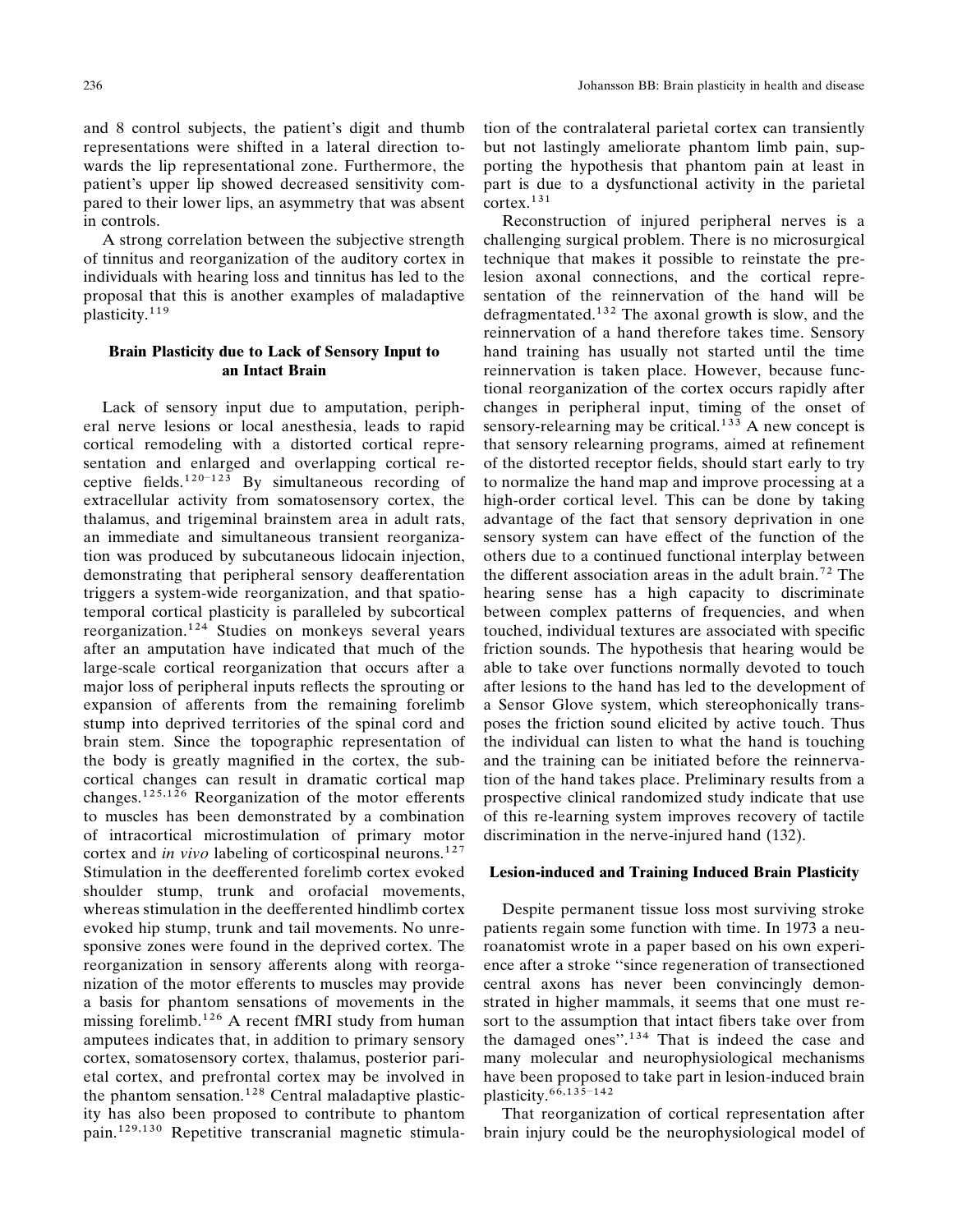the bases of recovery from cortical lesions was first suggested by Jenkins and Merzernich, $143$  a hypothesis that has been supported by many later studies. A lesion to a small portion of the cortical motor hand representation in monkeys results in a further loss of hand territory in the adjacent undamaged cortex. Retraining of skilled hand use improves behavioral recovery and prevents tissue loss, and the hand representation may expand into regions formerly occupied by representationsof the elbow and shoulder.<sup>144</sup> Similarly, cortical reorganization of primary somatosensory cortex is associated with sensorimotor skill recovery after cortical lesions in adult monkeys, $145$  and cortical reorganization induced by motor learning is associated with synaptogenesis.<sup>146</sup>

The spontaneous postischemic functional improvement after an ischemic infarct in the hand representation area of primary motor cortex has been studied in monkeys.147 An initial post infarct motor impairment of the contralateral hand was followed by a gradual improvement over three months. Intracortical microstimulation mapping at 12 weeks revealed substantial enlargement of the hand representation in the ventral premotor cortex remote from the lesion. The enlargement was proportional to the amount of hand representation destroyed, that is the greater the damage to intracortical pathways, the greater the plasticity in intact areas.147

In addition to training-induced alteration in cortical maps, there is evidence that the post-ischemic environment can influence functional outcome after brain lesions.<sup>148-151</sup> Thus, environmental enrichment improves functional outcome after experimental brain infarcts,152,153 increases the number of dendritic spines,<sup>9</sup> alters gene expression pattern,<sup>154,155</sup> influences the lesion-induced progenitor cell differentiation<sup>156</sup> augments the effect of training, $157$  and interacts with drug treatment.158 Furthermore, it enhances the efficacy of neocortical transplantation.159,160 Similar results have been obtained after striatal transplantation in animal models of Parkinson's disease.<sup>161</sup>

The mechanisms that mediate functional recovery after stroke may differ depending on time after the stroke, lesion site and degree of recovery.137,139,140,162 A controversial question has been to what extent changes in the intact hemisphere are responsible for good outcome in human stroke patients. Early PET studies on blood flow distribution during finger movements in a previously paretic hand demonstrated complex patterns of activation with multiple areas of increased activation on both sides, and with large individual variations.163,164 Later studies with fMRI suggest that the activation in intact regions in the lesioned hemisphere is most closely related to good recovery in human patients.<sup>165-168</sup> Thus, Carey et al.,<sup>165</sup>

who studied the effect of training several years after stroke onset, demonstrated a shift of activation from the intact to the lesion side in connection with improved function. A comparison between patients with poor and good recovery indicated that patients with poor recovery were more likely to recruit a number of motor-related brain regions during a motor task, whereas patients with more complete recovery were likely to have a taskrelated brain activation that were more similar to control subjects with no stroke.166 Likewise, results from studies evaluating the effect of transcranial magnetic stimulation on motor performance of the paretic hand of chronic stroke patients indicated that recovered function in a paretic hand of chronic stroke patients relies predominantly on reorganized activity within sensorimotor regions in the affected hemisphere.<sup>169-171</sup> However, it has been proposed that in some patients with subcortical lesions and severe damage to the corticospinal tract, a slow recovery might be obtained by the utilization of the intact contralateral sensorimotor cortices.<sup>172</sup>

Thus most data today indicate that the substrate for improved functional recovery is mainly in regions ipsilateral to the lesion, and that high activity in the intact hemisphere is connected with less good recovery. In agreement with the concept of inter-hemispheric inhibition described earlier,  $67-69$  the primary motor cortex of the intact hemisphere could influence functional recovery through trans-callosal connections. Interestingly, a very recent study indicated an abnormally high interhemispheric inhibitory drive from the intact to the affected hemisphere during voluntary movement by the paretic hand.<sup>173</sup> The authors commented that it is conceivable that this abnormality could adversely influence motor recovery in some patients with subcortical stroke, clearly an issue for future investigations. If so, it would be expected that transient deafferentation of the intact side<sup>67–69</sup> would improve the motor function on the weak side.

Basic research on brain plasticity has lead to introduction of new techniques in neurorehabilitation. One such method, based on extensive studies in monkeys by Taub and coworkers, is constraint-induced training.174– 175 Already in 1940 it was observed that monkeys with lesions to one pyramidal tracts failed to use the affected limb, and that the use of the weak limb could be improved if the unaffected limb was restrained.<sup>176</sup> By preventing the patients from using the healthy arm and hand and thus intensify the training, together with what the authors call shaping that includes making a task successively more difficult, the cortical representation maps can change together with improved performance.<sup>177-178</sup> The major part of the effect is probably caused by the intense training and the relative importance of preventing movement in the intact hand is unclear.<sup>179</sup> A multisite randomized trial to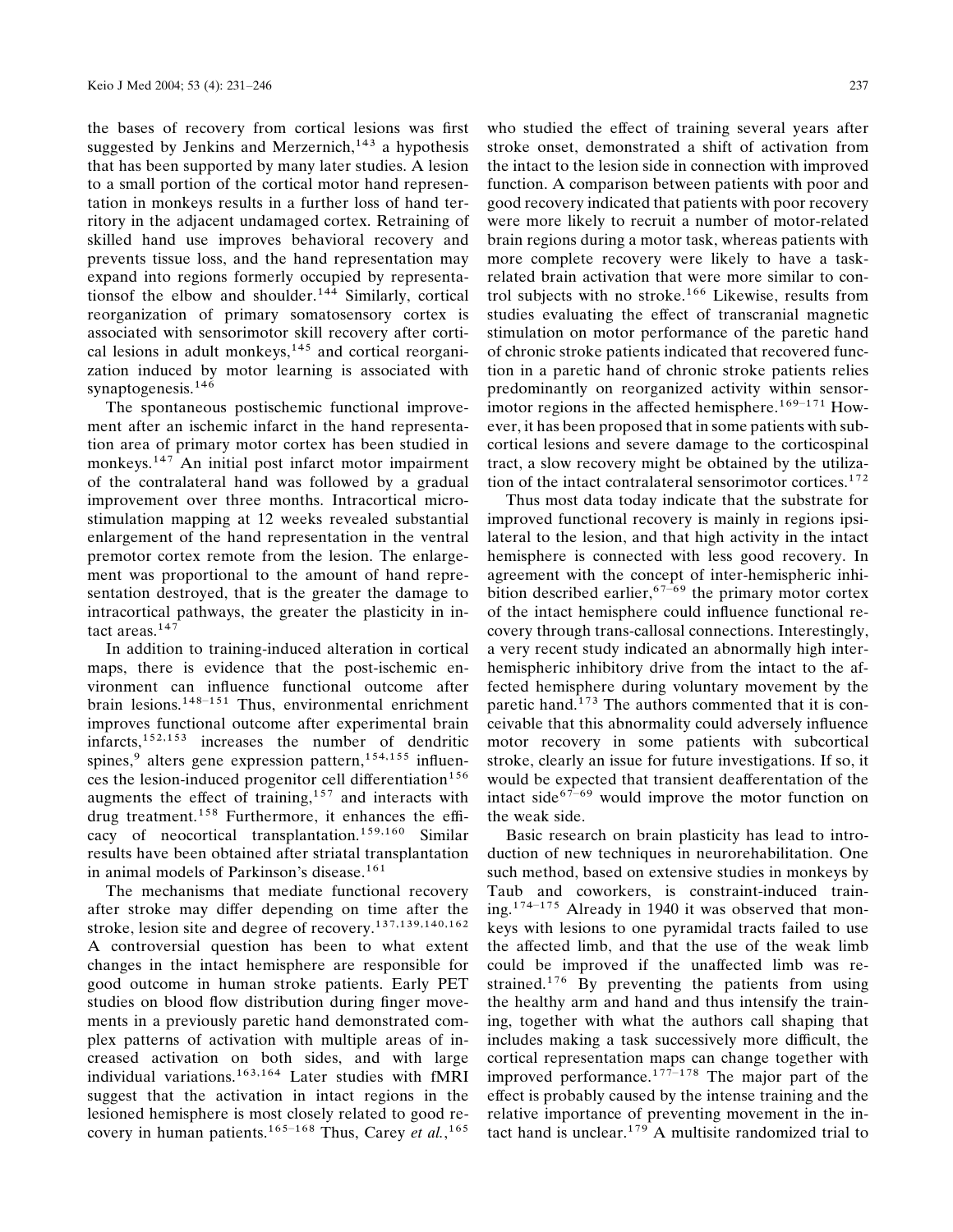evaluate the therapeutic success, the influence of poststroke time before starting the training, and the persistence of any effect over 2 years, is ongoing in the USA.180 Good effects have been obtained also with techniques such as training with robots that do not require any immobilization of the intact side.<sup>181-185</sup> The intensity of the training seems to be a crucial factor in the studies reported beneficial effects of specific training.

Training with a mirror is another interesting approach. Arm amputees can experience the perception of movement of a phantom limb while looking at a mirror reflection of the moving, intact arm superimposed on the perceived phantom. To provide illusory visual feedback of movement such use of a mirror has been tried in rehabilitation of hemiparetic patients.<sup>186-187</sup> Theoretically this method is interesting in light of current knowledge of the so-called mirror neuron system. Seeing a purposeful action activates neurons in the prefrontal regions that are activated both by performing and observation of purposeful  $\arctan x$ ,  $188-190$  neurons that have connections with many regions of the brain and are thought to be essential for the human capacity to imitate and understand other persons intention. Virtual reality is another technique that is under evaluation.191 Mental training activates most of the same circuitry in the brain as real action does,  $94,192$  and mental practice is another method preliminary reported to be of value.<sup>193</sup>

Cognitive deficiencies are common among stroke patients and memory problems, attention and ability to concentrate are likely to influence all training. Thus, the effect of mental practice after stroke is related to the working memory capacity of the patients.194 Most stoke patients have better function in the shoulder and upper arm than in the hand. Since there is competition among body parts for territory in the sensorimotor cortex (Fig. 2), reducing the sensory input from surrounding areas by transient deafferentation of the upper arm during hand motor practice dramatically improved hand motor function, including some activities of daily living.<sup>195</sup>

It should be stressed that few of these new techniques have been properly evaluated in larger clinical studies yet. However, the promising neurobiological research is changing the attitude to neurorehabilitation. Collaboration between basic and applied science will continue to be important for further progress. Most of the spontaneous functional sensorimotor improvement occurs within the first 3–6 months after a stroke, and that is the optimal time for rehabilitation. However, specific training can alter cortical representation areas even years after stroke.<sup>165</sup> An important aspect is that training has to be continued to keep up functional gains. Clinical studies indicate that the patient's attitude, activities and social interaction influence functional outcome and quality of life after brain lesions. Rehabilitation strategies that are meaningful for the individual patient are likely to be the most effective.<sup>150</sup>

Additional ways of enhancing brain plasticity is being tested in animals, including the trials to find ways to enhance axonal outgrowth mentioned in the introduction.52– 59 Another area of great interest is whether lesion-induced stem cell proliferation can have beneficial effects after brain lesions. As demonstrated by several recent reviews,<sup>196-199</sup> many studies have shown a marked increase in stem cell/progenitor cell proliferation in hippocampus and the subventricular zone after global and focal brain ischemia. That endogenous neural precursors can be induced to differentiate into mature neurons in adult mammalian neocortex and form long-distance cortico-thalamic and cortico-cortico connections has been shown in a model of apoptotic selective death of cortical pyramidal neurons.<sup>200,201</sup> In another model of selective neuronal death, global ischemia, intraventricular infusion of FGF-2 and epidermal growth factor (EGF) during 4 days markedly increased regeneration of hippocampal pyramidal neurons with electrophysiological evidence that the neurons were integrated into the existing brain circuitry, and it was proposed that the new cells contributed to the amelioration of neurological deficits observed in the treated rats.202 After focal brain ischemia, proliferating cells from the subventricular zone migrate to the striatum after large striato-cortical lesions induced by a transient MCA occlusion, a small part of which may develop into medium sized striatal neurons.203,204 However, no study has so far demonstrated integration into neuronal circuits or functional effects of neurogenesis after focal brain ischemia. It is possible that cell or tissue transplantation may be more successful, an issue with many aspects that will not be dealt with here.

#### Aging and Brain Plasticity

To what extent environmental factors can influence the aging processes is controversial. In experimental animals, environmental and social interactions can partially offset age-related decrease and fragmentation of the somatosensory cortical maps.<sup>205</sup> 14 days of exposure to an enriched environment in 28-month-old mice significantly enhanced spatial memory and synaptophysin levels in hippocampus and frontoparietal cortex.<sup>206</sup> Mice living in an enriched environment from the age of 10 to 20 months had a fivefold higher hippocampal neurogenesis together with significantly better learning ability and exploratory behavior than control rats in a standard environment.207 Twin studies have shown that brain volume, the size of corpus callosum and the size of the ventricles are highly genetically deter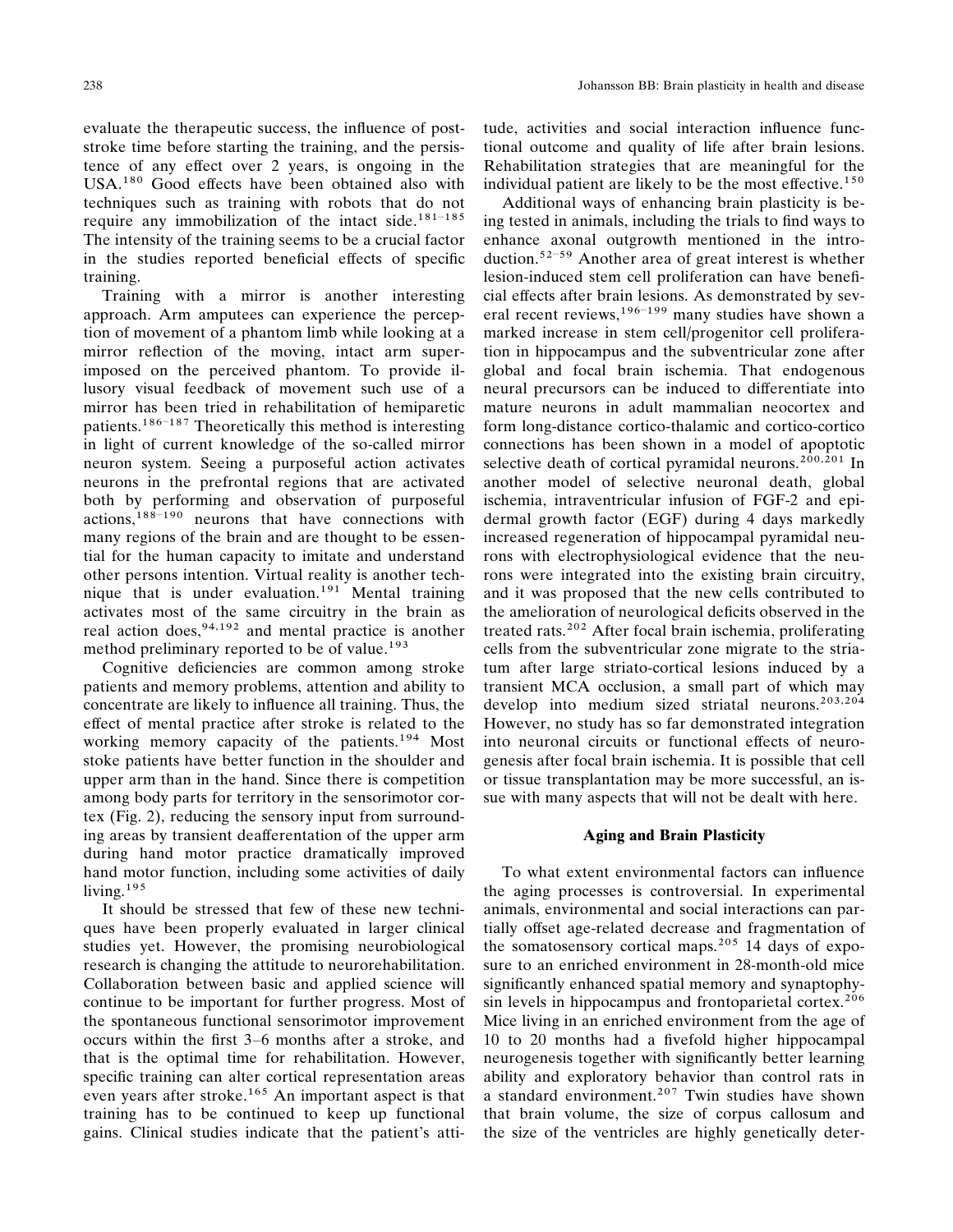mined whereas more variability has been found in the gyral and sulcal patterns.<sup>208-210</sup> In a large twin study about 60% of the variance of the temporal horns and 80% of the variance of corpus callosum were considered to be attributable to genetic components compared to 40% of the variance of hippocampal volume, suggesting that the environment or gene-environmental interactions have greater control in modifying hippcampal size, $2^{11}$  a conclusion that is consistent with results from an MRI study of hippocampus in monozygotic twins with discordant cognitive abilities.212

Studies with PET and fMRI indicate that elderly people activate more regions than younger even for simple motor task, with no difference in accuracy but increase in reaction time and greater activation in the same areas as activated in the young, and with recruitment of additional cortical and subcortical areas.<sup>213-215</sup> It has been interpreted to support the notion that an adaptable and plastic motor network is able to respond to age related structural and neurochemical changes in order to maintain performance levels.<sup>214,215</sup> In an episodic memory-encoding task older adults engaged much of the same neural circuitry as younger subjects. In addition, age-related differences in prefrontal and temporal activity were observed during successful episodic encoding. One difference was a bilateral activity in prefrontal regions in the older subjects compared to a left activation in young.216 More bilateral patterns of prefrontal activity in older adults than in younger adults have also been shown during working memory and visual attention tasks, suggesting that older adults may use selective compensatory mechanisms in processing information.<sup>217</sup>

The effect of practice and of cognitive ageing has been studied in a large longitudinal study of elderly community residents in the UK.<sup>218</sup> Age-related changes were relatively slight between 49 and 70 years and much more marked between 70 and 80 years. However, the population average effect of practice was large relative to the age-related change, and the variation between individuals increased with age. This study provided significant empirical evidence that individuals age at markedly different rates. A large populationbased studies of older persons in the USA in a model that controlled for baseline level of cognition, age, sex, race and education, demonstrated that frequent participation in cognitively stimulating activities was associated with significantly reduced cognitive decline in older persons, an effect that remained when the investigators controlled for depressive symptoms and chronic medical conditions.<sup>219</sup> Furthermore, frequent participation of cognitive stimulating activities appeared to be associated with reduced risk for Alzheimer's disease.220,221

Aging is accompanied by a decline in muscle strength and ability to maintain submaximal force. However, skilled finger movement training improves the ability to control submaximal pinch force, hand steadiness and manual speed also in elderly individuals.222 An investigation with magnetic resonance spectroscopy in different brain regions before and after 5 weeks of memory training in healthy elderly showed that memory improvement was accompanied by elevation of creatine and choline signals in the hippocampus. Interestingly, those considered to be at risk for neuronal dysfunction because of low neurometabolites at baseline demonstrated the largest increases after training. $^{223}$ 

A Finnish study in which the participants were grouped according to their own identification with age suggested an association between perceptions of personal aging and physical and psychological well being.224 Another study on Swedish and Canadian samples of older adults suggested that subjective health should be added to the growing number of individualdifferent variable that are predictive of episodic memory change in very old age.<sup>225</sup> Together with the recent demonstrations on neurobiological effects of expectation, including activation of endorphin pathways in individuals with pain<sup>226</sup> metabolic activation pattern in depression<sup>227</sup> and dopamine release in Parkinson's disease, $228$  the data suggest that individual variations in self-confidence, expectation and attitude towards life events, in addition to genetic factors, may help in explaining the larger inter-individual variations in cognitive performance with increasing age. $218$  Remarkable achievements in the graphic arts, architecture and music have often been accomplished in later life,<sup>229,230</sup> and as mentioned above, the cognitive variance between individuals at high age is large. Creativity may vary with the specific field evaluated<sup>231</sup> or change rather than decline with age.<sup>232</sup> In an extensive sample of more than  $1,900$ works by 172 classical composers, Simonton compared their last works, ''swan songs'', with their earlier work as to melodic originality, melodic variation, repertoire popularity, aesthetic significance, listener accessibility, performance duration, and thematic size. The composers' swan songs tended to score lower in melodic originality and performance but higher in repertoire popularity and aesthetic significance. $233$ 

There are many anecdotal reports that performing musicians and conductors live long and active lives. Legendary conductors like Arturo Toscanini, Leopold Stokowski and Arthur Fiedler have had long and productive careers that has led to the proposal that symphony conductors are a remarkably long-lived group. In a 20-year follow study of 437 active and former conductors of major regional and community symphony and opera orchestras in the United States, published in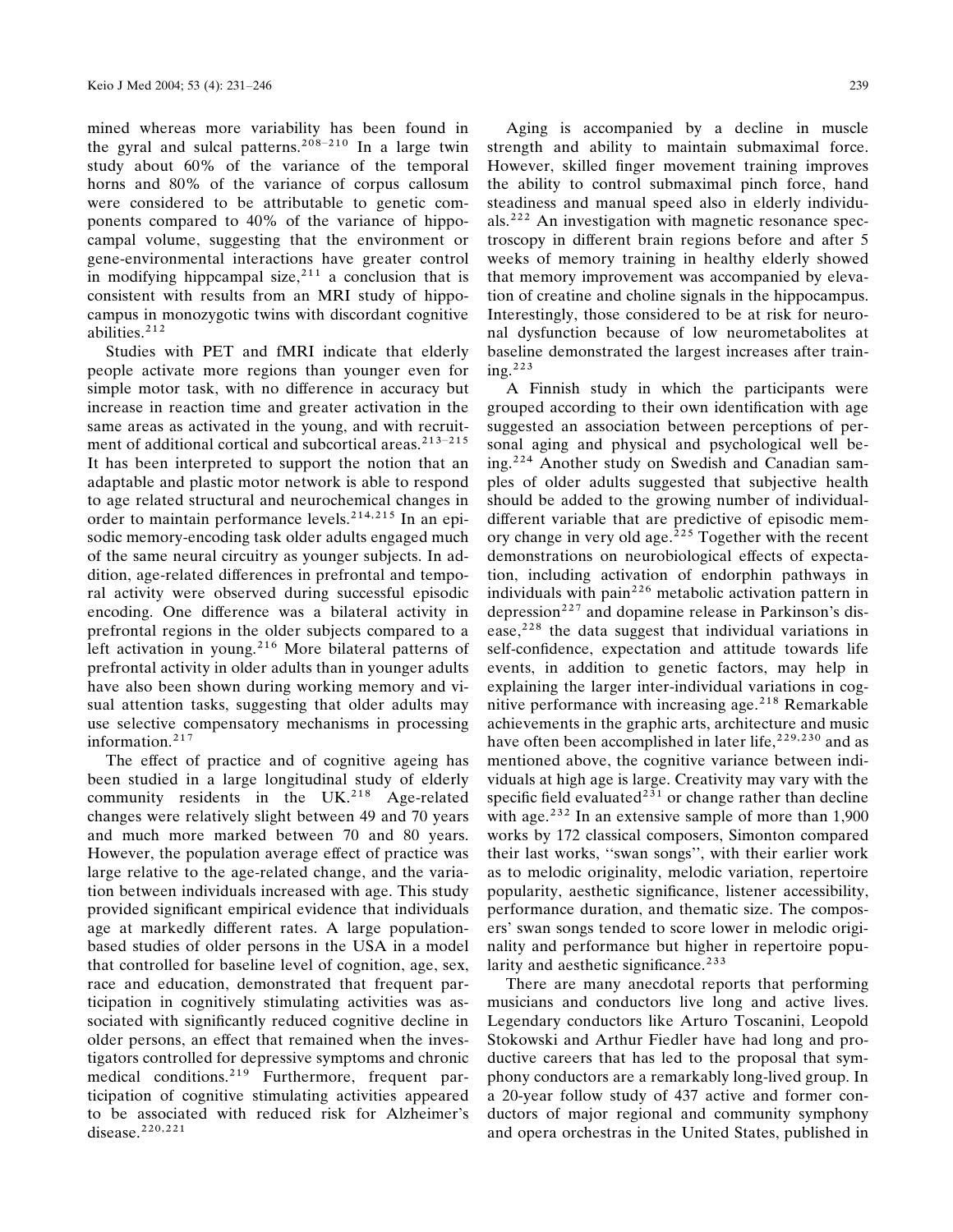the Statistical Bulletin in the  $US^{234}$  the over all mortality was 38% lower than in the general population with the largest difference (56%) in the 50–59 age range and a 34% reduction in the ages 80 and over. However, it was pointed out that the results on conductors parallel the results of a study demonstrating that the mortality among top corporative executives was much more favorable than the mortality among business executive at all levels of accomplishment in the USA. The conclusion was that the data support the theory that work fulfillment and worldwide recognition of professional accomplishments are important determinants of health and longevity. One personal experience from Japan is that I was present when Asahina Takashi, then 91, conducted the Japan New Philharmonic orchestra in the Sumida Triphony Hall in Tokyo in 1999, an excellent performance that got very long and enthusiastic ovations.

Like conductors, many legendary pianists have performed high up in the ages. The degree of skill maintenance for older expert pianists is predicted by the amount of practice.<sup>235</sup> In a study comparing older expert and amateur pianists both groups showed the normal pattern of age-related reductions in standard measures for general processing speed. Whereas performance on music-related tasks showed similar agegraded decline for amateur pianists, the average performance level for the expert pianists was only slightly below that of young expert pianists.<sup>235</sup> When pianists of a wide experience and age range were tested on measures of musical memory and musical perceptual speed, the results indicated that high levels of experience in the older participants partially attenuated the negative effects of age on the memory and speed tasks.236

Studies on longevity in the population in Okinawa are in agreement with the concept that genetic factors interact with life style, self-confidence and social networks, as well as with diet.<sup>237,238</sup> The Japanese twins, Kin san and Gin san, who if I am correctly informed became famous after singing in the Japanese TV at the age of 100, were seen in international newspapers at the age of 107 when Gin-san, apparently the most active of the two that lived a little longer, was planting a tree while the sister was looking on sitting in a wheelchair. That is to me an excellent example that old individuals can still enjoy life and that in spite of the same genes there might be some differences that can be influenced by attitude and activities.

#### Concluding Remarks

Our brain is continuously changing and it is important what we do and what we think. A healthy brain can form new dendrites, spines and synapses throughout

our lifetime even if we need to activate more neural circuits for specific tasks than when we were young. Brain damage is still and will remain a serious problem. However, current basic and clinical data indicate that the possibilities to stimulate brain plasticity after a lesion are larger than earlier believed, and the progress made in neurorehabilitation is promising. The concept on brain plasticity has wide implication also for areas outside neuroscience such as hand surgery.132,133 For the first time is seems that we have ways to successfully treat focal hand dystonia.<sup>112-115</sup> We cannot prevent aging but the way we live out lives may influence the aging process. That the environment and our activities influence our lives is basic human knowledge; what is new is that we are starting to understand a little of how it happens.

#### References

- 1. Berlucchi G: The origin of the term plasticity in the neurosciences: Ernesto Lugaro and chemical synaptic transmission. J Hist Neurosci 2002; 11: 305–309
- 2. In: Hebb DO, ed, The Organization of Behavior: A Neuropsychological Theory, New York, John Wiley & Sons , 1949
- 3. Hebb DO: The effect of early experience on problem solving at maturity. Am Psychol 1947; 2: 737–745
- 4. Bennett EL, Diamond MC, Krech D, Rosenzweig MR: Chemical and anatomical plasticity brain. Science 1964; 146: 610–619
- 5. Rosenzweig MR: Environmental complexity, cerebral change, and behavior. Am Psychol 1966; 21: 321–332
- 6. Volkmar FR, Greenough WT: Rearing complexity affects branching of dendrites in the visual cortex of the rat. Science 1972; 176: 1145–1147
- 7. Globus A, Rosenzweig MR, Bennett EL, Diamond MC: Effects of differential experience on dendritic spine counts in rat cerebral cortex. J Comp Physiol Psychol 1973; 82: 175–181
- 8. In: Kolb B, ed, Brain Plasticity and Behaviour, NJ, Lawrence Erlbaum Associates, 1995
- 9. Johansson BB, Belichenko PV: Neuronal plasticity and dendritic spines: effect of environmental enrichment on intact and postischemic rat brain. J Cereb Blood Flow Metab. 2002 Jan; 22(1): 89–96
- 10. Johansson BB, Belichenko PV: Environmental influence on neuronal and dendritic spine plasticity after permanent focal brain ischemia. In: Bazan NG, Ito U, Marcheselli VL, Kuroiwa T, Klatzo I, eds, Maturation Phenomenon in Cerebral Ischemia IV, Berlin Heidelberg, Springer Verlag, 2001; 77–23
- 11. Calverley RK, Jones DG: Contributions of dendritic spines and perforated synapses to synaptic plasticity. Brain Res Brain Res Rev 1990; 15: 215–249
- 12. Eilers J, Konnerth A: Dendritic signal integration. Curr Opin Neurobiol 1997; 7: 385–390
- 13. Harris KM: Structure, development, and plasticity of dendritic spines. Curr Opin Neurobiol 1999; 9: 343–348
- 14. Svoboda K, Denk W, Kleinfeld D, Tank DW: In vivo dendritic calcium dynamics in neocortical pyramidal neurons. Nature 1997; 385: 161–165
- 15. Fischer M, Kaech S, Knutti D, Matus A: Rapid actin-based plasticity in dendritic spines. Neuron 1998; 20: 847–854
- 16. Yuste R, Majewska A, Holthoff K: From form to function: calcium compartmentalization in dendritic spines. Nat Neurosci 2000; 3: 653–659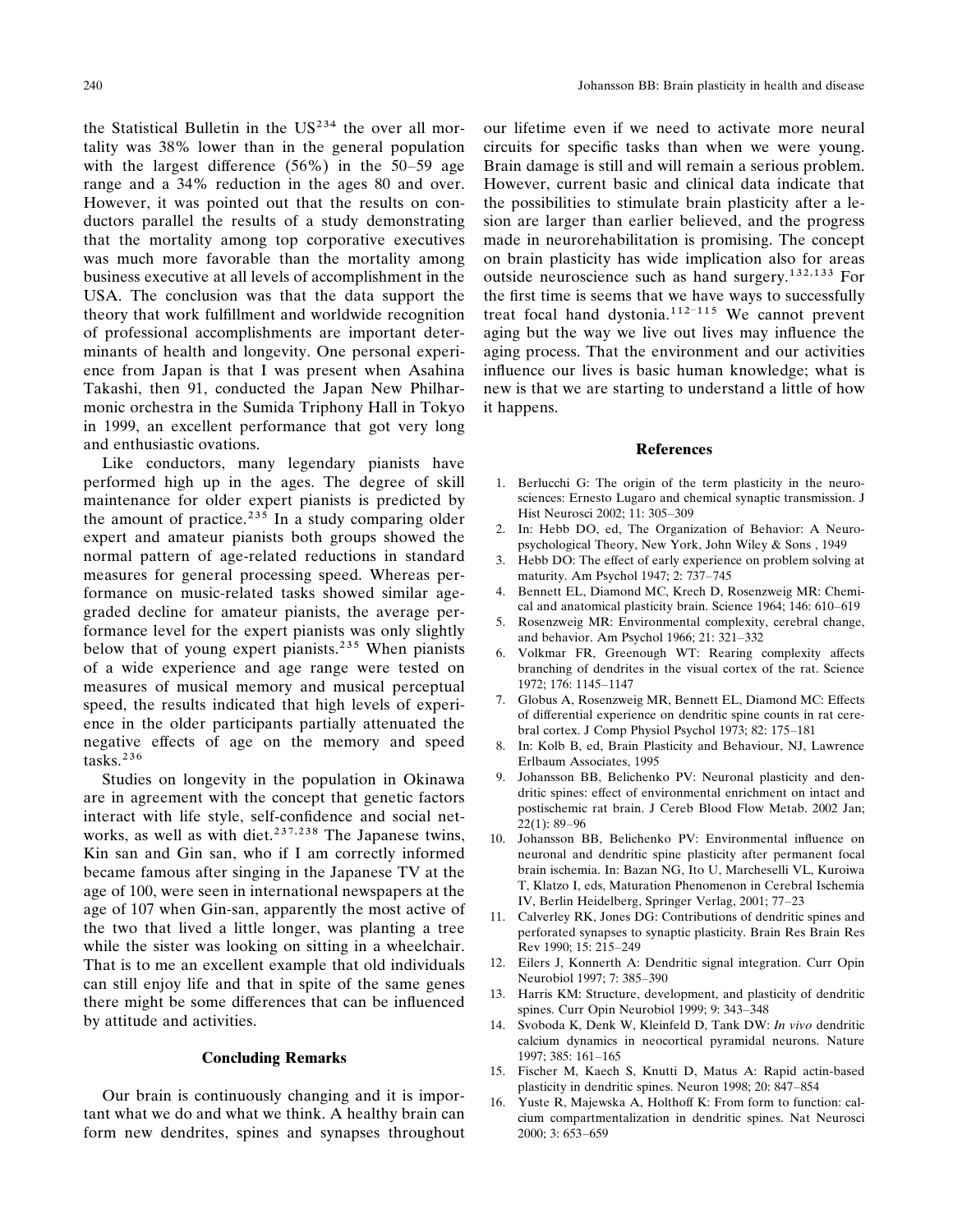- 17. Trachtenberg JT, Chen BE, Knott GW, Feng G, Sanes JR, Welker E, Svoboda K: Long-term in vivo imaging of experience-dependent synaptic plasticity in adult cortex. Nature 2002; 420: 788–794
- 18. Grutzendler J, Kasthuri N, Gan WB: Long-term dendritic spine stability in the adult cortex. Nature 2002; 420: 812–816
- 19. Kim S, Chiba A: Dendritic guidance. Trends Neurosci 2004; 27: 194–202
- 20. Jenkins WM, Merzenich MM, Ochs MT, Allard T, Guic-Robles E: Functional reorganization of primary somatosensory cortex in adult owl monkeys after behaviorally controlled tactile stimulation. J Neurophysiol 1990; 63: 82–104
- 21. Buonomano DV, Merzenich MM: Cortical plasticity: from synapses to maps. Annu Rev Neurosci 1998; 21: 149–186
- 22. Hickmott PW, Merzenich MM: Local circuit properties underlying cortical reorganization. J Neurophysiol 2002; 88: 1288–1301
- 23. Feldman DE, Nicoll RA, Malenka RC: Synaptic plasticity at thalamocortical synapses in developing rat somatosensory cortex: LTP, LTD, and silent synapses. J Neurobiol 1999; 41: 92–101
- 24. Luscher C, Nicoll RA, Malenka RC, Muller D: Synaptic plasticity and dynamic modulation of the postsynaptic membrane. Nat Neurosci 2000; 3: 545–550
- 25. Malenka RC: The long-term potential of LTP. Nat Rev Neurosci 2003; 4: 923–926
- 26. Frick A, Magee J, Johnston D: LTP is accompanied by an enhanced local excitability of pyramidal neuron dendrites. Nat Neurosci 2004; 7: 126–135
- 27. Monfils MH, VandenBerg PM, Kleim JA, Teskey GC: Longterm potentiation induces expanded movement representations and dendritic hypertrophy in layer V of rat sensorimotor neocortex. Cereb Cortex 2004; 14: 586–593
- 28. Hess G, Aizenman CD, Donoghue JP: Conditions for the induction of long-term potentiation in layer II/III horizontal connections of the rat motor cortex. J Neurophysiol 1996; 75: 1765–1778
- 29. Garraghty PE, Muja N: NMDA receptors and plasticity in adult primate somatosensory cortex. J Comp Neurol 1996; 367: 319– 326
- 30. Ju W, Morishita W, Tsui J, Gaietta G, Deerinck TJ, Adams SR, Garner CC, Tsien RY, Ellisman MH, Malenka RC: Activitydependent regulation of dendritic synthesis and trafficking of AMPA receptors. Nat Neurosci 2004; 7: 244–253
- 31. Kilgard MP, Merzenich MM: Cortical map reorganization enabled by nucleus basalis activity. Science 1998; 279: 1714–1718
- 32. Gu Q: Neuromodulatory transmitter systems in the cortex and their role in cortical plasticity. Neuroscience 2002; 111: 815–835
- 33. Bao S, Chan VT, Merzenich MM: Cortical remodelling induced by activity of ventral tegmental dopamine neurons. Nature 2001; 412: 79–83
- 34. Schultz W: Neural coding of basic reward terms of animal learning theory, game theory, microeconomics and behavioural ecology. Curr Opin Neurobiol 2004; 14: 139–147
- 35. Kara P, Friedlander MJ: Dynamic modulation of cerebral cortex synaptic function by nitric oxide. Prog Brain Res 1998; 118: 183–198
- 36. Centonze D, Gubellini P, Pisani A, Bernardi G, Calabresi P: Dopamine, acetylcholine and nitric oxide systems interact to induce corticostriatal synaptic plasticity. Rev Neurosci 2003; 14: 207–216
- 37. Castro-Alamancos MA, Donoghue JP, Connors BW: Different forms of synaptic plasticity in somatosensory and motor areas of the neocortex. J Neurosci 1995; 15: 5324–5333
- 38. Remple MS, Bruneau RM, VandenBerg PM, Goertzen C, Kleim JA: Sensitivity of cortical movement representations to

motor experience: evidence that skill learning but not strength training induces cortical reorganization. Behav Brain Res 2001; 123: 133–141

- 39. Plautz EJ, Milliken GW, Nudo RJ: Effects of repetitive motor training on movement representations in adult squirrel monkeys: role of use versus learning. Neurobiol Learn Mem 2000; 74: 27–55
- 40. Kleim JA, Cooper NR, VandenBerg PM: Exercise induces angiogenesis but does not alter movement representations within rat motor cortex. Brain Res 2002; 934: 1–6
- 41. Kleim JA, Hogg TM, VandenBerg PM, Cooper NR, Bruneau R, Remple M: Cortical synaptogenesis and motor map reorganization occur during late, but not early, phase of motor skill learning. J Neurosci 2004; 24: 628–633
- 42. Vernadakis A: Glia-neuron intercommunications and synaptic plasticity. Prog Neurobiol 1996; 49: 185–214
- 43. Chvatal A, Sykova E: Glial influence on neuronal signaling. Prog Brain Res 2000; 125: 199–216
- 44. Araque A, Carmignoto G, Haydon PG: Dynamic signaling between astrocytes and neurons. Annu Rev Physiol 2001; 63: 795–813
- 45. Ullian EM, Sapperstein SK, Christopherson KS, Barres BA: Control of synapse number by glia. Science 2001; 291: 657–661
- 46. Nishiyama H, Knopfel T, Endo S, Itohara S: Glial protein S100B modulates long-term neuronal synaptic plasticity. Proc Natl Acad Sci USA 2002; 99: 4037–4042
- 47. Eriksson PS, Perfilieva E, Bjork-Eriksson T, Alborn AM, Nordborg C, Peterson DA, Gage FH: Neurogenesis in the adult human hippocampus. Nat Med 1998; 4: 1313–1317
- 48. Gage FH: Mammalian neural stem cells. Science 2000; 287: 1433–1438
- 49. Kempermann G, Kuhn HG, Gage FH: More hippocampal neurons in adult mice living in an enriched environment. Nature 1997; 386: 493–495
- 50. van Praag H, Kempermann G, Gage FH: Neural consequences of environmental enrichment. Nat Rev Neurosci 2000; 1: 191– 198
- 51. Nilsson M, Perfilieva E, Johansson U, Orwar O, Eriksson PS: Enriched environment increases neurogenesis in the adult rat dentate gyrus and improves spatial memory. J Neurobiol 1999; 39: 569–578
- 52. Schwab ME: Myelin-associated inhibitors of neurite growth and regeneration in the CNS. Trends Neurosci 1990; 13: 452– 456
- 53. Chen MS, Huber AB, van der Haar ME, Frank M, Schnell L, Spillmann AA, Christ F, Schwab ME: Nogo-A is a myelinassociated neurite outgrowth inhibitor and an antigen for monoclonal antibody IN-1. Nature 2000; 403: 434–439
- 54. Watkins TA, Barres BA: Nerve regeneration: regrowth stumped by shared receptor. Curr Biol 2002; 12: R654–656
- 55. Papadopoulos CM, Tsai SY, Alsbiei T, O'Brien TE, Schwab ME, Kartje GL: Functional recovery and neuroanatomical plasticity following middle cerebral artery occlusion and IN-1 antibody treatment in the adult rat. Ann Neurol 2002; 51: 433– 441
- 56. Wiessner C, Bareyre FM, Allegrini PR, Mir AK, Frentzel S, Zurini M, Schnell L, Oertle T, Schwab ME: Anti-Nogo-A antibody infusion 24 hours after experimental stroke improved behavioral outcome and corticospinal plasticity in normotensive and spontaneously hypertensive rats. J Cereb Blood Flow Metab 2003; 23: 154–165
- 57. GrandPre T, Li S, Strittmatter SM: Nogo-66 receptor antagonist peptide promotes axonal regeneration. Nature 2002; 417: 547–551
- 58. Benowitz LI, Goldberg DE, Madsen JR, Soni D, Irwin N: Inosine stimulates extensive axon collateral growth in the rat cor-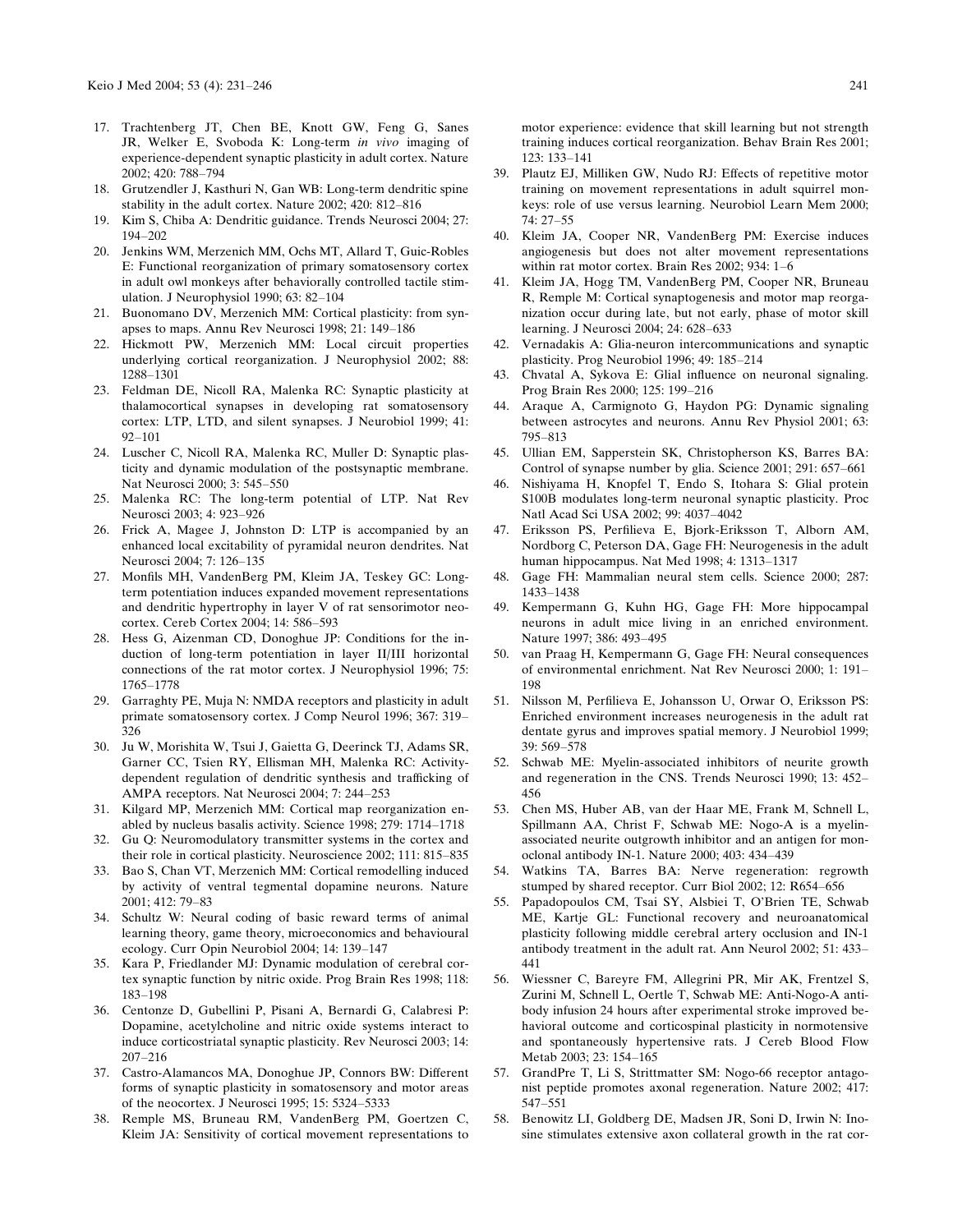ticospinal tract after injury. Proc Natl Acad Sci USA 1999; 96: 13486–13490

- 59. Chen P, Goldberg DE, Kolb B, Lanser M, Benowitz LI: Inosine induces axonal rewiring and improves behavioral outcome after stroke. Proc Natl Acad Sci USA 2002; 99: 9031–9036
- Hari R, Levanen S, Raij T: Timing of human cortical functions during cognition: role of MEG. Trends Cogn Sci 2000; 4: 455– 462
- 61. Ward NS, Frackowiak RS: Towards a new mapping of brain cortex function. Cerebrovasc Dis 2004; 17: 35–38
- 62. Matthews PM, Jezzard P: Functional magnetic resonance imaging. J Neurol Neurosurg Psychiatry 2004; 75: 6–12
- 63. Ashburner J, Friston KJ: Voxel-based morphometry the methods. Neuroimage 2000; 11: 805–821
- 64. Hallett M: Transcranial magnetic stimulation and the human brain. Nature 2000; 406: 147–150
- 65. Rossi S, Rossini PM: TMS in cognitive plasticity and the potential for rehabilitation. Trends Cogn Sci 2004; 8: 273– 279
- 66. Butefisch CM: Plasticity in the human cerebral cortex: lessons from the normal brain and from stroke. Neuroscientist 2004; 10: 163–173
- 67. Di Lazzaro V, Oliviero A, Profice P, Insola A, Mazzone P, Tonali P, Rothwell JC: Direct demonstration of interhemispheric inhibition of the human motor cortex produced by transcranial magnetic stimulation. Exp Brain Res 1999; 124: 520–524
- 68. Werhahn KJ, Mortensen J, Van Boven RW, Zeuner KE, Cohen LG: Enhanced tactile spatial acuity and cortical processing during acute hand deafferentation. Nat Neurosci 2002; 5: 936–938
- 69. Bjorkman A, Rosen B, Westen DV, Larsson EM, Lundborg G: Acute improvement of contralateral hand function after deafferentation. Neuroreport 2004; 15: 1861–1865
- 70. Boroojerdi B, Phipps M, Kopylev L, Wharton CM, Cohen LG, Grafman J: Enhancing analogic reasoning with rTMS over the left prefrontal cortex. Neurology 2001; 56: 526–528
- 71. Butefisch CM, Khurana V, Kopylev L, Cohen LG: Enhancing encoding of a motor memory in the primary motor cortex by cortical stimulation. J Neurophysiol 2004; 91: 2110–2116
- 72. Bavelier D, Neville HJ: Cross-modal plasticity: where and how? Nat Rev Neurosci 2002; 3: 443–452
- 73. Neville H, Bavelier D: Human brain plasticity: evidence from sensory deprivation and altered language experience. Prog Brain Res 2002; 138: 177–188
- 74. Roder B, Stock O, Bien S, Neville H, Rosler F: Speech processing activates visual cortex in congenitally blind humans. Eur J Neurosci 2002; 16: 930–936
- 75. Weeks R, Horwitz B, Aziz-Sultan A, Tian B, Wessinger CM, Cohen LG, Hallett M, Rauschecker JP: A positron emission tomographic study of auditory localization in the congenitally blind. J Neurosci 2000; 20: 2664–2672
- 76. Lessard N, Pare M, Lepore F, Lassonde M: Early-blind human subjects localize sound sources better than sighted subjects. Nature 1998; 395: 278–280
- 77. Bavelier D, Brozinsky C, Tomann A, Mitchell T, Neville H, Liu G: Impact of early deafness and early exposure to sign language on the cerebral organization for motion processing. J Neurosci 2001; 21: 8931–8942
- 78. Pascual-Leone A, Torres F: Plasticity of the sensorimotor cortex representation of the reading finger in Braille readers. Brain 1993; 116: 39–52
- 79. Pascual-Leone A, Wassermann EM, Sadato N, Hallett M: The role of reading activity on the modulation of motor cortical outputs to the reading hand in Braille readers. Ann Neurol 1995; 38: 910–915
- 80. Goldreich D, Kanics IM: Tactile acuity is enhanced in blindness. J Neurosci 2003; 23: 3439–3445
- 81. Valaki CE, Maestu F, Simos PG, Zhang W, Fernandez A, Amo CM, Ortiz TM, Papanicolaou AC: Cortical organization for receptive language functions in Chinese, English, and Spanish: a cross-linguistic MEG study. Neuropsychologia 2004; 42: 967– 979
- 82. Schlaug G: The brain of musicians. A model for functional and structural adaptation. Ann NY Acad Sci 2001; 930: 281–299
- 83. Pascual-Leone A: The brain that plays music and is changed by it. Ann NY Acad Sci 2001; 930: 315–329
- 84. Munte TF, Altenmuller E, Jancke L: The musician's brain as a model of neuroplasticity. Nat Rev Neurosci 2002; 3: 473–478
- 85. Schlaug G, Jancke L, Huang Y, Staiger JF, Steinmetz H: Increased corpus callosum size in musicians. Neuropsychologia 1995; 33: 1047–1055
- 86. Schmithorst VJ, Wilke M: Differences in white matter architecture between musicians and non-musicians: a diffusion tensor imaging study. Neurosci Lett 2002; 321: 57–60
- 87. Elbert T, Pantev C, Wienbruch C, Rockstroh B, Taub E: Increased cortical representation of the fingers of the left hand in string players. Science 1995; 270: 305–307
- 88. Hashimoto I, Suzuki A, Kimura T, Iguchi Y, Tanosaki M, Takino R, Haruta Y, Taira M: Is there training-dependent reorganization of digit representations in area 3b of string players? Clin Neurophysiol 2004; 115: 435–447
- 89. Pantev C, Oostenveld R, Engelien A, Ross B, Roberts LE, Hoke M: Increased auditory cortical representation in musicians. Nature 1998; 392: 811–814
- 90. Pantev C, Roberts LE, Schulz M, Engelien A, Ross B: Timbrespecific enhancement of auditory cortical representations in musicians. Neuroreport 2001; 12: 169–174
- 91. Ohnishi T, Matsuda H, Asada T, Aruga M, Hirakata M, Nishikawa M, Katoh A, Imabayashi E: Functional anatomy of musical perception in musicians. Cereb Cortex 2001; 11: 754–760
- 92. Pascual-Leone A, Grafman J, Hallett M: Modulation of cortical motor output maps during development of implicit and explicit knowledge. Science 1994; 263: 1287–1289
- 93. Petersen SE, van Mier H, Fiez JA, Raichle ME: The effects of practice on the functional anatomy of task performance. Proc Natl Acad Sci USA 1998; 95: 853–860
- 94. Pascual-Leone A, Nguyet D, Cohen LG, Brasil-Neto JP, Cammarota A, Hallett M: Modulation of muscle responses evoked by transcranial magnetic stimulation during the acquisition of new fine motor skills. J Neurophysiol 1995; 74: 1037–1045
- 95. Maguire EA, Gadian DG, Johnsrude IS, Good CD, Ashburner J, Frackowiak RS, Frith CD: Navigation-related structural change in the hippocampi of taxi drivers. Proc Natl Acad Sci USA 2000; 97: 4398–4403
- 96. Maguire EA, Spiers HJ, Good CD, Hartley T, Frackowiak RS, Burgess N: Navigation expertise and the human hippocampus: a structural brain imaging analysis. Hippocampus 2003; 13: 250– 259
- 97. Carter RJ, Hunt MJ, Morton AJ: Environmental stimulation increases survival in mice transgenic for exon 1 of the Huntington's disease gene. Mov Disord 2000; 15: 925–937
- 98. van Dellen A, Blakemore C, Deacon R, York D, Hannan AJ: Delaying the onset of Huntington's in mice. Nature 2000; 404: 721–722
- 99. Hockly E, Cordery PM, Woodman B, Mahal A, van Dellen A, Blakemore C, Lewis CM, Hannan AJ, Bates GP: Environmental enrichment slows disease progression in R6/2 Huntington's disease mice. Ann Neurol 2002; 51: 235–242
- 100. Glass M, Dragunow M, Faull RL: The pattern of neurodegeneration in Huntington's disease: a comparative study of cannabinoid, dopamine, adenosine and GABA(A) receptor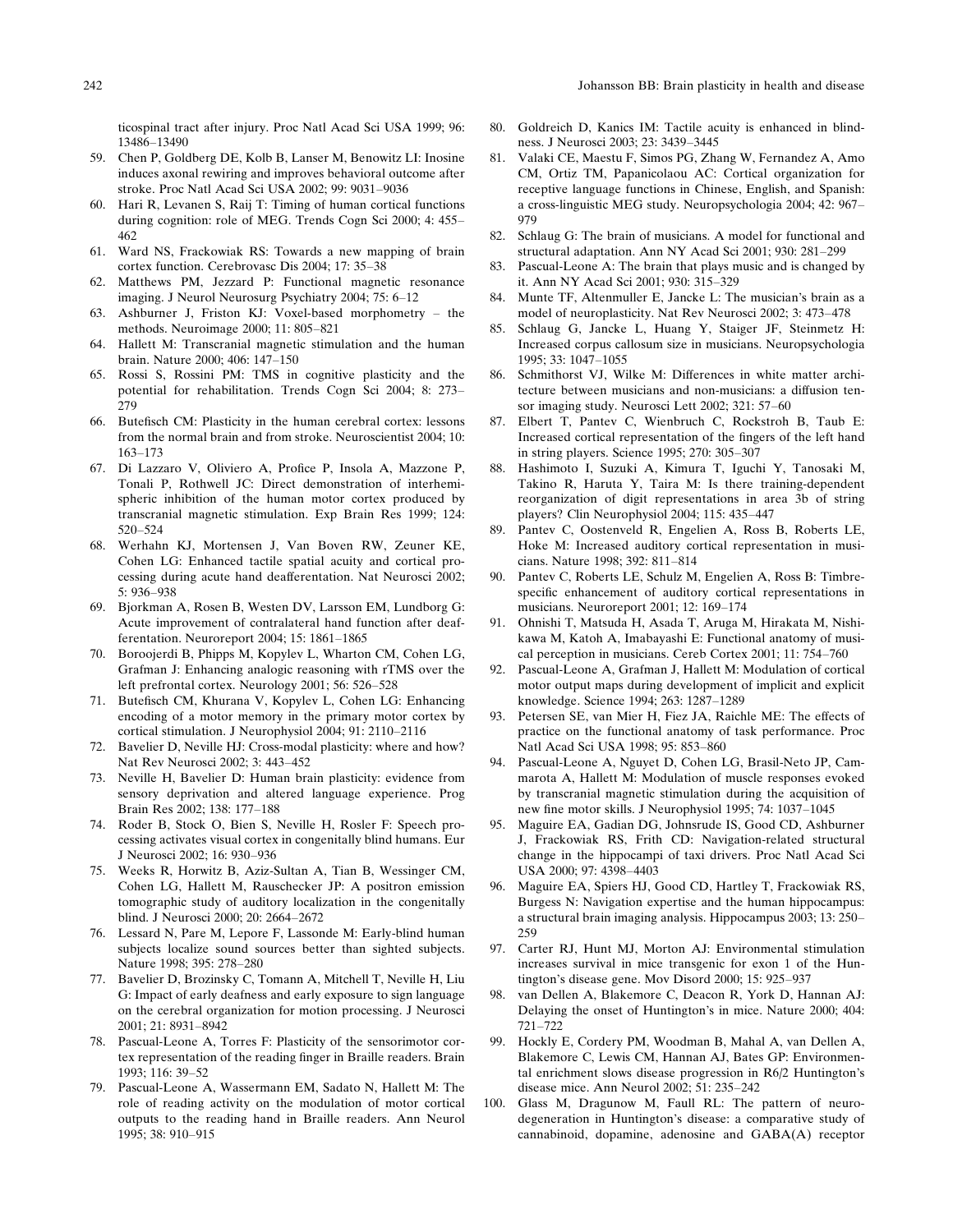alterations in the human basal ganglia in Huntington's disease. Neuroscience 2000; 97: 505–519

- 101. Glass M, van Dellen A, Blakemore C, Hannan AJ, Faull RL: Delayed onset of Huntington's disease in mice in an enriched environment correlates with delayed loss of cannabinoid CB1 receptors. Neuroscience 2004; 123: 207–212
- 102. Georgiou N, Bradshaw JL, Chiu E, Tudor A, O'Gorman L, Phillips JG: Differential clinical and motor control function in a pair of monozygotic twins with Huntington's disease. Mov Disord 1999; 14: 320–325
- 103. Anca MH, Gazit E, Loewenthal R, Ostrovsky O, Frydman M, Giladi N: Different phenotypic expression in monozygotic twins with Huntington disease. Am J Med Genet 2004; 124A: 89–91
- 104. Schuele S, Lederman RJ: Long-term outcome of focal dystonia in string instrumentalists. Mov Disord 2004; 19: 43–48
- 105. Byl NN, Merzenich MM, Jenkins WM: A primate genesis model of focal dystonia and repetitive strain injury: I. Learninginduced dedifferentiation of the representation of the hand in the primary somatosensory cortex in adult monkeys. Neurology 1996; 47: 508–520
- 106. Blake DT, Byl NN, Cheung S, Bedenbaugh P, Nagarajan S, Lamb M, Merzenich M: Sensory representation abnormalities that parallel focal hand dystonia in a primate model. Somatosens Mot Res 2002; 19: 347–357
- 107. Stinear CM, Byblow WD: Impaired modulation of intracortical inhibition in focal hand dystonia. Cereb Cortex 2004; 14: 555– 561
- 108. McKenzie AL, Nagarajan SS, Roberts TP, Merzenich MM, Byl NN: Somatosensory representation of the digits and clinical performance in patients with focal hand dystonia. Am J Phys Med Rehabil 2003; 82: 737–749
- 109. Butterworth S, Francis S, Kelly E, McGlone F, Bowtell R, Sawle GV: Abnormal cortical sensory activation in dystonia: an fMRI study. Mov Disord 2003; 18: 673–682
- 110. Lerner A, Shill H, Hanakawa T, Bushara K, Goldfine A, Hallett M: Regional cerebral blood flow correlates of the severity of writer's cramp symptoms. Neuroimage 2004; 21: 904–913
- 111. Levy LM, Hallett M: Impaired brain GABA in focal dystonia. Ann Neurol 2002; 51: 93–101
- 112. Zeuner KE, Bara-Jimenez W, Noguchi PS, Goldstein SR, Dambrosia JM, Hallett M: Sensory training for patients with focal hand dystonia. Ann Neurol 2002; 51: 593–598
- 113. Byl NN, Nagajaran S, McKenzie AL: Effect of sensory discrimination training on structure and function in patients with focal hand dystonia: a case series. Arch Phys Med Rehabil 2003; 84: 1505–1514
- 114. Zeuner KE, Hallett M: Sensory training as treatment for focal hand dystonia: a 1-year follow-up. Mov Disord 2003; 18: 1044– 1047
- 115. Candia V, Wienbruch C, Elbert T, Rockstroh B, Ray W: Effective behavioral treatment of focal hand dystonia in musicians alters somatosensory cortical organization. Proc Natl Acad Sci USA 2003; 100: 7942–7946
- 116. Garraux G, Bauer A, Hanakawa T, Wu T, Kansaku K, Hallett M: Changes in brain anatomy in focal hand dystonia. Ann Neurol 2004; 55: 736–739
- 117. Frucht SJ, Fahn S, Greene PE, O'Brien C, Gelb M, Truong DD, Welsh J, Factor S, Ford B: The natural history of embouchure dystonia. Mov Disord 2001; 16: 899–906
- 118. Hirata Y, Schulz M, Altenmuller E, Elbert T, Pantev C: Sensory mapping of lip representation in brass musicians with embouchure dystonia. Neuroreport 2004; 15: 815–818
- 119. Muhlnickel W, Elbert T, Taub E, Flor H: Reorganization of auditory cortex in tinnitus. Proc Natl Acad Sci USA 1998; 95: 10340–10343
- 120. Merzenich MM, Jenkins WM: Reorganization of cortical rep-

resentations of the hand following alterations of skin inputs induced by nerve injury, skin island transfers, and experience. J Hand Ther 1993; 6: 89–104

- 121. Merzenich MM, Nelson RJ, Stryker MP, Cynader MS, Schoppmann A, Zook JM: Somatosensory cortical map changes following digit amputation in adult monkeys. J Comp Neurol 1984; 224: 591–605
- 122. Pons TP, Garraghty PE, Ommaya AK, Kaas JH, Taub E, Mishkin M: Massive cortical reorganization after sensory deafferentation in adult macaques. Science 1991; 252: 1857–1860
- 123. Pascual-Leone A, Peris M, Tormos JM, Pascual AP, Catala MD: Reorganization of human cortical motor output maps following traumatic forearm amputation. Neuroreport 1996; 7: 2068–2070
- 124. Faggin BM, Nguyen KT, Nicolelis MA: Immediate and simultaneous sensory reorganization at cortical and subcortical levels of the somatosensory system. Proc Natl Acad Sci USA 1997; 94: 9428–9433
- 125. Florence SL, Kaas JH: Large-scale reorganization at multiple levels of the somatosensory pathway follows therapeutic amputation of the hand in monkeys. J Neurosci 1995; 15: 8083– 8095
- 126. Wu CW, Kaas JH: The effects of long-standing limb loss on anatomical reorganization of the somatosensory afferents in the brainstem and spinal cord. Somatosens Mot Res 2002; 19: 153– 163
- 127. Wu CW, Kaas JH: Reorganization in primary motor cortex of primates with long-standing therapeutic amputations. J Neurosci 1999; 19: 7679–7697
- 128. Grusser SM, Muhlnickel W, Schaefer M, Villringer K, Christmann C, Koeppe C, Flor H: Remote activation of referred phantom sensation and cortical reorganization in human upper extremity amputees. Exp Brain Res 2004; 154: 97–102
- 129. Flor H, Elbert T, Knecht S, Wienbruch C, Pantev C, Birbaumer N, Larbig W, Taub E: Phantom-limb pain as a perceptual correlate of cortical reorganization following arm amputation. Nature 1995; 375: 482–484
- 130. Flor H: Phantom-limb pain: characteristics, causes, and treatment. Lancet Neurol 2002; 1: 182–189
- 131. Topper R, Foltys H, Meister IG, Sparing R, Boroojerdi B: Repetitive transcranial magnetic stimulation of the parietal cortex transiently ameliorates phantom limb pain-like syndrome. Clin Neurophysiol 2003; 114: 1521–1130
- 132. Lundborg G.: Richard P. Bunge memorial lecture. Nerve injury and repair – a challenge to the plastic brain. J Peripher Nerv Syst 2003; 8: 209–226
- 133. Rosen B, Lundborg G: Sensory re-education after nerve repair: aspects of timing. Handchir Mikrochir Plast Chir 2004; 36: 8–12
- 134. Brodal A: Self-observations and neuro-anatomical considerations after a stroke. Brain 1973; 96: 675–694
- 135. Witte OW: Lesion-induced plasticity as a potential mechanism for recovery and rehabilitative training. Curr Opin Neurol 1998; 11: 655–662
- 136. Nudo RJ: Recovery after damage to motor cortical areas. Curr Opin Neurobiol 1999; 9: 740–747
- 137. Johansson BB: Brain plasticity and stroke rehabilitation. The Willis lecture. Stroke 2000; 31: 223–230
- 138. Hallett M: Plasticity of the human motor cortex and recovery from stroke. Brain Res Brain Res Rev 2001; 36: 169–174
- 139. Chen R, Cohen LG, Hallett M: Nervous system reorganization following injury. Neuroscience 2002; 111: 761–773
- 140. Kolb B: Overview of cortical plasticity and recovery from brain injury. Phys Med Rehabil Clin N Am 2003; 14(1 Suppl): S7–25
- 141. Keyvani K, Schallert T: Plasticity-associated molecular and structural events in the injured brain. J Neuropathol Exp Neurol 2002; 61: 831–840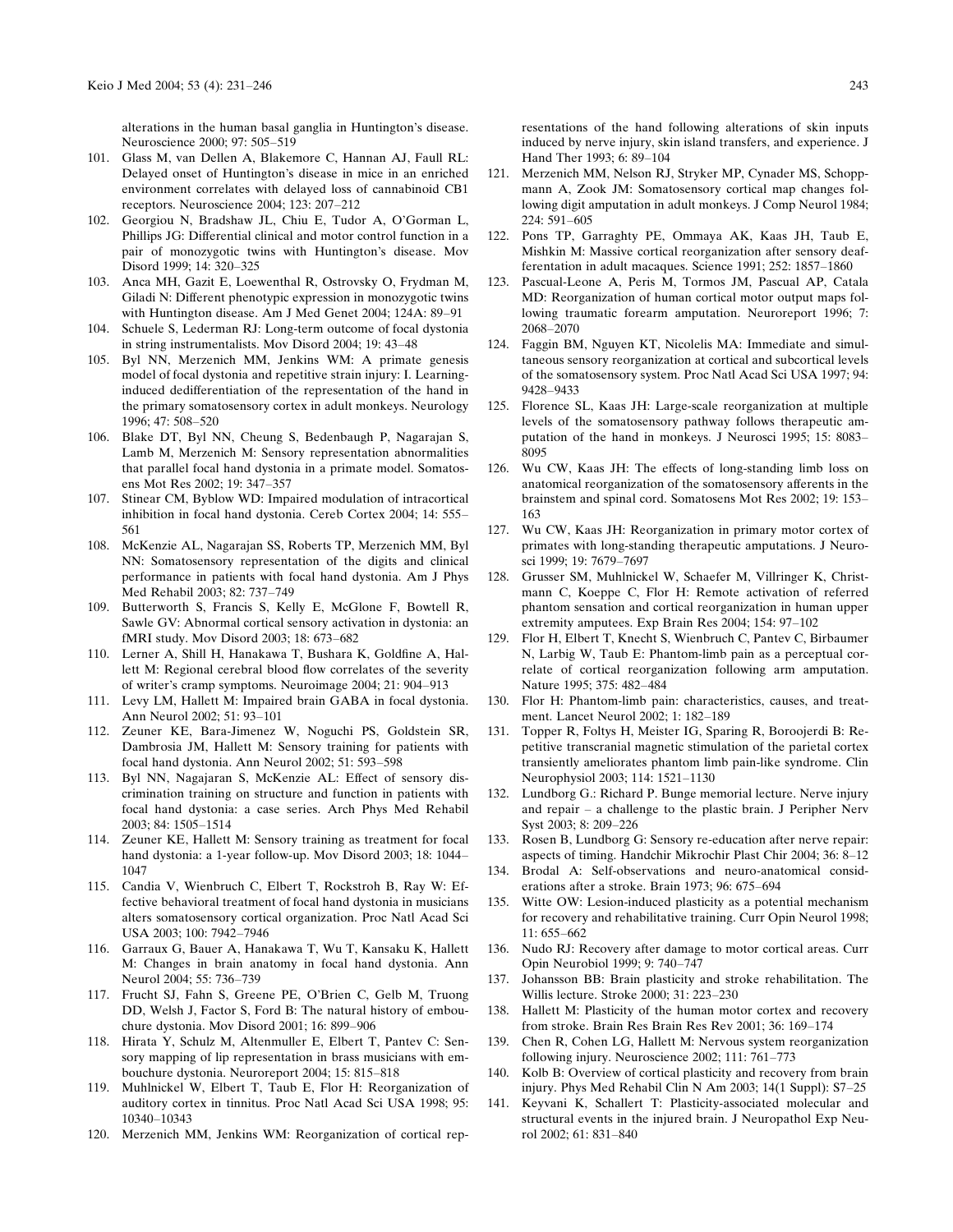- 142. Carmichael ST: Plasticity of cortical projections after stroke. Neuroscientist 2003; 9: 64–75
- 143. Jenkins WM, Merzenich MM: Reorganization of neocortical representations after brain injury: a neurophysiological model of the bases of recovery from stroke. Prog Brain Res 1987; 71: 249–266
- 144. Nudo RJ, Wise BM, SiFuentes F, Milliken GW: Neural substrates for the effects of rehabilitative training on motor recovery after ischemic infarct. Science 1996; 272: 1791–1794
- 145. Xerri C, Merzenich MM, Peterson BE, Jenkins W: Plasticity of primary somatosensory cortex paralleling sensorimotor skill recovery from stroke in adult monkeys. J Neurophysiol 1998; 79: 2119–2148
- 146. Kleim JA, Barbay S, Cooper NR, Hogg TM, Reidel CN, Remple MS, Nudo RJ: Motor learning-dependent synaptogenesis is localized to functionally reorganized motor cortex. Neurobiol Learn Mem 2002; 77: 63–77
- 147. Frost SB, Barbay S, Friel KM, Plautz EJ, Nudo RJ: Reorganization of remote cortical regions after ischemic brain injury: a potential substrate for stroke recovery. J Neurophysiol 2003; 89: 3205–3214
- 148. Will B, Kelche C: Environmental approaches to recovery of function from brain damage: a review of animal studies (1981 to 1991). Adv Exp Med Biol 1992; 325: 79–103
- 149. Will B, Galani R, Kelche C, Rosenzweig MR: Recovery from brain injury in animals: relative efficacy of environmental enrichment, physical exercise or formal training (1990–2002). Prog Neurobiol 2004; 72: 167–182
- 150. Johansson BB: Environmental influence on recovery after brain lesions – experimental and clinical data. J Rehabil Med 2003; 41: 11–16
- 151. Johansson BB: Functional and cellular effects of environmental enrichment after experimental brain infarcts. Rest Neurol Neurosci 2004; 22: 163–174
- 152. Ohlsson AL, Johansson BB: Environment influences functional outcome of cerebral infarction in rats. Stroke 1995; 26: 644–649
- 153. Johansson BB, Ohlsson AL: Environment, social interaction, and physical activity as determinants of functional outcome after cerebral infarction in the rat. Exp Neurol 1996; 139: 322– 327
- 154. Zhao LR, Mattsson B, Johansson BB: Environmental influence on brain-derived neurotrophic factor messenger RNA expression after middle cerebral artery occlusion in spontaneously hypertensive rats. Neuroscience 2000; 97: 177–184
- 155. Dahlqvist P, Ronnback A, Risedal A, Nergardh R, Johansson IM, Seckl JR, Johansson BB, Olsson T: Effects of postischemic environment on transcription factor and serotonin receptor expression after permanent focal cortical ischemia in rats. Neuroscience 2003; 119: 643–652
- 156. Komitova M, Perfilieva E, Mattsson B, Eriksson PS, Johansson BB: Effects of cortical ischemia and postischemic environmental enrichment on hippocampal cell genesis and differentiation in the adult rat. J Cereb Blood Flow Metab 2002; 22: 852–860
- 157. Biernaskie J, Corbett D: Enriched rehabilitative training promotes improved forelimb motor function and enhanced dendritic growth after focal ischemic injury. J Neurosci 2001; 21: 5272–5280
- 158. Puurunen K, Jolkkonen J, Sirvio J, Haapalinna A, Sivenius J: Selegiline combined with enriched-environment housing attenuates spatial learning deficits following focal cerebral ischemia in rats. Exp Neurol 2001; 167: 348–355
- 159. Mattsson B, Sorensen JC, Zimmer J, Johansson BB: Neural grafting to experimental neocortical infarcts improves behavioral outcome and reduces thalamic atrophy in rats housed in enriched but not in standard environments. Stroke 1997; 28: 1225–1231
- 160. Zeng J, Mattsson B, Schulz MK, Johansson BB, Sorensen JC: Expression of zinc-positive cells and terminals in fetal neocortical homografts to adult rat depends on lesion type and rearing conditions. Exp Neurol 2000; 164: 176–183
- 161. Dobrossy MD, Dunnett SB: The influence of environment and experience on neural grafts. Nat Rev Neurosci 2001; 2: 871– 879
- 162. Ward NS, Brown MM, Thompson AJ, Frackowiak RS: The influence of time after stroke on brain activations during a motor task. Ann Neurol 2004; 55: 829–834
- 163. Chollet F, DiPiero V, Wise RJ, Brooks DJ, Dolan RJ, Frackowiak RS: The functional anatomy of motor recovery after stroke in humans: a study with positron emission tomography. Ann Neurol 1991; 29: 63–71
- 164. Weiller C, Ramsay SC, Wise RJ, Friston KJ, Frackowiak RS: Individual patterns of functional reorganization in the human cerebral cortex after capsular infarction. Ann Neurol 1993; 33: 181–189
- 165. Carey JR, Kimberley TJ, Lewis SM, Auerbach EJ, Dorsey L, Rundquist P, Ugurbil K: Analysis of fMRI and finger tracking training in subjects with chronic stroke. Brain 2002; 125: 773– 788
- 166. Ward NS, Brown MM, Thompson AJ, Frackowiak RS: Neural correlates of outcome after stroke: a cross-sectional fMRI study. Brain 2003; 126: 1430–1448
- 167. Ward NS, Brown MM, Thompson AJ, Frackowiak RS: Neural correlates of motor recovery after stroke: a longitudinal fMRI study. Brain 2003; 126: 2476–2496
- 168. Johansen-Berg H, Dawes H, Guy C, Smith SM, Wade DT, Matthews PM: Correlation between motor improvements and altered fMRI activity after rehabilitative therapy. Brain 2002; 125: 2731–2742
- 169. Johansen-Berg H, Rushworth MF, Bogdanovic MD, Kischka U, Wimalaratna S, Matthews PM: The role of ipsilateral premotor cortex in hand movement after stroke. Proc Natl Acad Sci USA 2002; 99: 14518–14523
- Werhahn KJ, Conforto AB, Kadom N, Hallett M, Cohen LG: Contribution of the ipsilateral motor cortex to recovery after chronic stroke. Ann Neurol 2003; 54: 464–472
- 171. Fridman EA, Hanakawa T, Chung M, Hummel F, Leiguarda RC, Cohen LG: Reorganization of the human ipsilesional premotor cortex after stroke. Brain 2004; 127: 747–758
- 172. Fujii Y, Nakada T: Cortical reorganization in patients with subcortical hemiparesis: neural mechanisms of functional recovery and prognostic implication. J Neurosurg 2003; 98: 64–73
- 173. Murase N, Duque J, Mazzocchio R, Cohen LG: Influence of interhemispheric interactions on motor function in chronic stroke. Ann Neurol 2004; 55: 400–409
- 174. Taub E, Uswatte G, Pidikiti R: Constraint-Induced Movement Therapy: a new family of techniques with broad application to physical rehabilitation – a clinical review. J Rehabil Res Dev 1999; 36: 237–251
- 175. Taub E, Uswatte G, Elbert T: New treatments in neurorehabilitation founded on basic research. Nat Rev Neurosci 2002; 3: 228–236
- 176. Tower SS: Pyramidal lesions in the monkey. Brain 1940; 63: 36– 90
- 177. Liepert J, Bauder H, Wolfgang HR, Miltner WH, Taub E, Weiller C: Treatment-induced cortical reorganization after stroke in humans. Stroke 2000; 31: 1210–1216
- 178. Wittenberg GF, Chen R, Ishii K, Bushara KO, Eckloff S, Croarkin E, Taub E, Gerber LH, Hallett M, Cohen LG: Constraint-induced therapy in stroke: magnetic-stimulation motor maps and cerebral activation. Neurorehabil Neural Repair 2003; 17: 48–57
- 179. Wolf SL, Blanton S, Baer H, Breshears J, Butler AJ: Repetitive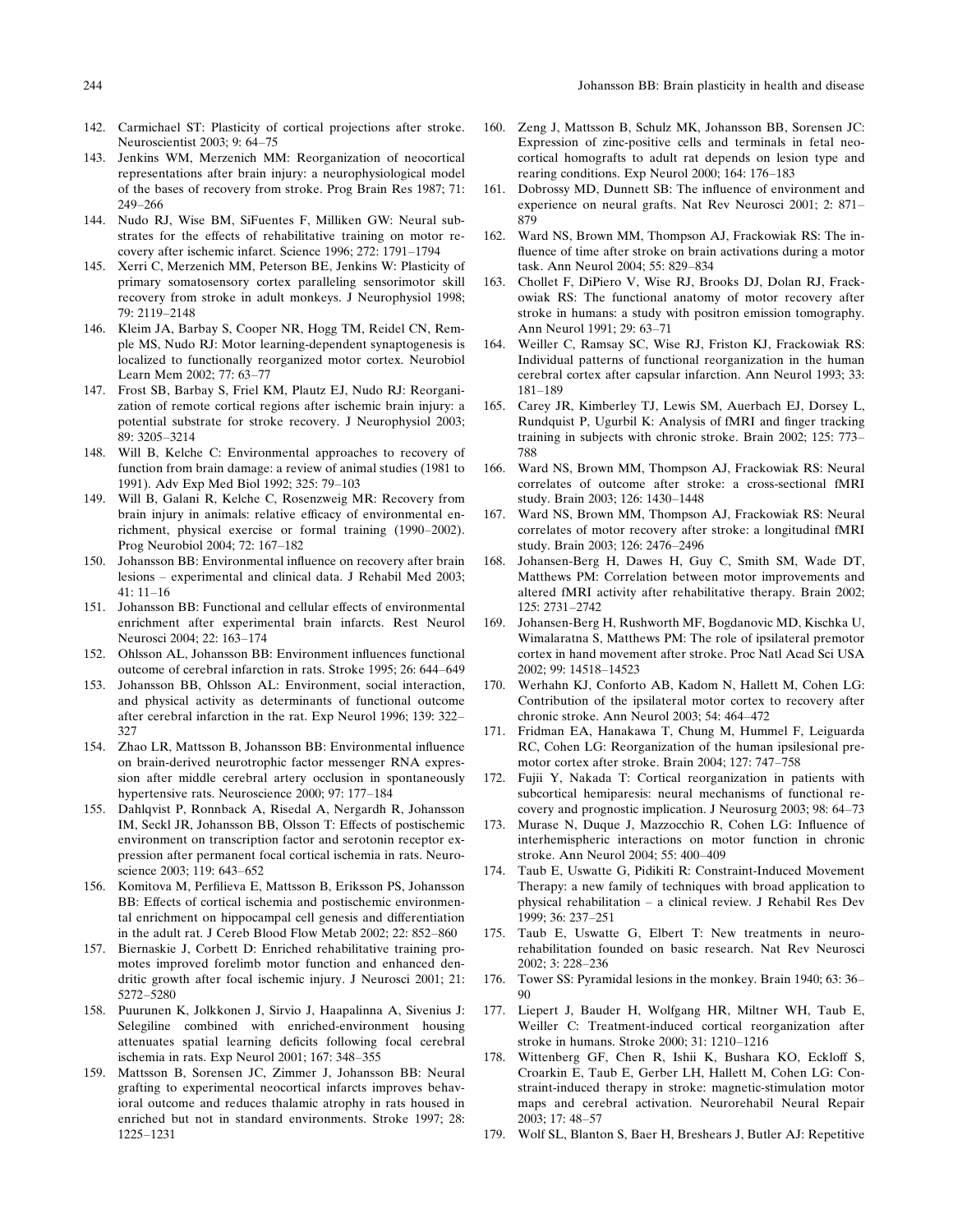task practice: a critical review of constraint-induced movement therapy in stroke. Neurologist 2002; 8: 325–338

- 180. Winstein CJ, Miller JP, Blanton S, Taub E, Uswatte G, Morris D, Nichols D, Wolf S: Methods for a multisite randomized trial to investigate the effect of constraint-induced movement therapy in improving upper extremity function among adults recovering from a cerebrovascular stroke. Neurorehabil Neural Repair 2003; 17: 137–152
- 181. Lum P, Reinkensmeyer D, Mahoney R, Rymer WZ, Burgar C: Robotic devices for movement therapy after stroke: current status and challenges to clinical acceptance. Top Stroke Rehabil 2002; 8: 40–53
- 182. Lum PS, Burgar CG, Shor PC, Majmundar M, Van der Loos M: Robot-assisted movement training compared with conventional therapy techniques for the rehabilitation of upper-limb motor function after stroke. Arch Phys Med Rehabil 2002; 83: 952– 959
- 183. Ferraro M, Palazzolo JJ, Krol J, Krebs HI, Hogan N, Volpe BT: Robot-aided sensorimotor arm training improves outcome in patients with chronic stroke. Neurology 2003; 61: 1604–1607
- 184. Fasoli SE, Krebs HI, Stein J, Frontera WR, Hogan N: Effects of robotic therapy on motor impairment and recovery in chronic stroke. Arch Phys Med Rehabil 2003; 84: 477–482
- 185. Hesse S, Schmidt H, Werner C, Bardeleben A: Upper and lower extremity robotic devices for rehabilitation and for studying motor control. Curr Opin Neurol 2003; 16: 705–710
- 186. Altschuler EL, Wisdom SB, Stone L, Foster C, Galasko D, Llewellyn DM, Ramachandran VS: Rehabilitation of hemiparesis after stroke with a mirror. Lancet 1999; 353: 2035–2036
- 187. Sathian K, Greenspan AI, Wolf SL: Doing it with mirrors: a case study of a novel approach to neurorehabilitation. Neurorehabil Neural Repair 2000; 14: 73–76
- 188. Rizzolatti G, Luppino G: The cortical motor system. Neuron 2001; 31: 889–901
- 189. Rizzolatti G, Fogassi L, Gallese V: Neurophysiological mechanisms underlying the understanding and imitation of action. Nat Rev Neurosci 2001; 2: 661–670
- 190. Buccino G, Binkofski F, Riggio L: The mirror neuron system and action recognition. Brain Lang 2004; 89: 370–376
- 191. Merians AS, Jack D, Boian R, Tremaine M, Burdea GC, Adamovich SV, Recce M, Poizner H: Virtual reality-augmented rehabilitation for patients following stroke. Phys Ther 2002; 82: 898–915
- 192. Page SJ, Levine P, Sisto SA, Johnston MV: Mental practice combined with physical practice for upper-limb motor deficit in subacute stroke. Phys Ther 2001; 81: 1455–1462
- 193. Deiber MP, Ibanez V, Honda M, Sadato N, Raman R, Hallett M: Cerebral processes related to visuomotor imagery and generation of simple finger movements studied with positron emission tomography. Neuroimage 1998; 7: 73–85
- 194. Malouin F, Belleville S, Richards CL, Desrosiers J, Doyon J: Working memory and mental practice outcomes after stroke. Arch Phys Med Rehabil 2004; 85: 177–183
- 195. Muellbacher W, Richards C, Ziemann U, Wittenberg G, Weltz D, Boroojerdi B, Cohen L, Hallett M: Improving hand function in chronic stroke. Arch Neurol 2002; 59: 1278–1282
- 196. Sharp FR, Liu J, Bernabeu R: Neurogenesis following brain ischemia. Brain Res Dev Brain Res 2002; 134: 23–30
- 197. Parent JM: Injury-induced neurogenesis in the adult mammalian brain. Neuroscientist 2003; 9: 261–272
- 198. Kokaia Z, Lindvall O: Neurogenesis after ischaemic brain insults. Curr Opin Neurobiol 2003; 13: 127–132
- 199. Lie DC, Song H, Colamarino SA, Ming GL, Gage FH: Neurogenesis in the adult brain: new strategies for central nervous system diseases. Annu Rev Pharmacol Toxicol 2004; 44: 399– 421
- 200. Magavi SS, Leavitt BR, Macklis JD: Induction of neurogenesis in the neocortex of adult mice. Nature 2000; 405: 951–955
- 201. Arlotta P, Magavi SS, Macklis JD: Induction of adult neurogenesis: molecular manipulation of neural precursors in situ. Ann NY Acad Sci 2003; 991: 229–236
- 202. Nakatomi H, Kuriu T, Okabe S, Yamamoto S, Hatano O, Kawahara N, Tamura A, Kirino T, Nakafuku M: Regeneration of hippocampal pyramidal neurons after ischemic brain injury by recruitment of endogenous neural progenitors. Cell 2002; 110: 429–441
- 203. Arvidsson A, Collin T, Kirik D, Kokaia Z, Lindvall O: Neuronal replacement from endogenous precursors in the adult brain after stroke. Nat Med 2002; 8: 963–970
- 204. Parent JM, Vexler ZS, Gong C, Derugin N, Ferriero DM: Rat forebrain neurogenesis and striatal neuron replacement after focal stroke. Ann Neurol 2002; 52: 802–813
- 205. Coq JO, Xerri C: Sensorimotor experience modulates agedependent alterations of the forepaw representation in the rat primary somatosensory cortex. Neuroscience 2001; 104: 705– 715
- 206. Frick KM, Fernandez SM: Enrichment enhances spatial memory and increases synaptophysin levels in aged female mice. Neurobiol Aging 2003; 24: 615–626
- 207. Kempermann G, Gast D, Gage FH: Neuroplasticity in old age: sustained fivefold induction of hippocampal neurogenesis by long-term environmental enrichment. Ann Neurol 2002; 52: 135–143
- 208. Bartley AJ, Jones DW, Weinberger DR: Genetic variability of human brain size and cortical gyral patterns. Brain 1997; 120: 257–269
- 209. Lohmann G, von Cramon DY, Steinmetz H: Sulcal variability of twins. Cereb Cortex 1999; 9: 754–763
- 210. White T, Andreasen NC, Nopoulos P: Brain volumes and surface morphology in monozygotic twins. Cereb Cortex 2002; 12: 486–493
- 211. Sullivan EV, Pfefferbaum A, Swan GE, Carmelli D: Heritability of hippocampal size in elderly twin men: equivalent influence from genes and environment. Hippocampus 2001; 11: 754–762
- 212. Jarvenpaa T, Laakso MP, Rossi R, Koskenvuo M, Kaprio J, Raiha I, Kurki T, Laine M, Frisoni GB, Rinne JO: Hippocampal MRI volumetry in cognitively discordant monozygotic twin pairs. J Neurol Neurosurg Psychiatry 2004; 75: 116–120
- 213. Calautti C, Serrati C, Baron JC: Effects of age on brain activation during auditory-cued thumb-to-index opposition: A positron emission tomography study. Stroke 2001; 32: 139–146
- 214. Mattay VS, Fera F, Tessitore A, Hariri AR, Das S, Callicott JH, Weinberger DR: Neurophysiological correlates of age-related changes in human motor function. Neurology 2002; 58: 630–635
- 215. Ward NS, Frackowiak RS: Age-related changes in the neural correlates of motor performance. Brain 2003; 126: 873–888
- 216. Morcom AM, Good CD, Frackowiak RS, Rugg MD: Age effects on the neural correlates of successful memory encoding. Brain 2003; 126: 213–229
- 217. Cabeza R, Daselaar SM, Dolcos F, Prince SE, Budde M, Nyberg L: Task-independent and task-specific age effects on brain activity during working memory, visual attention and episodic retrieval. Cereb Cortex 2004; 14: 364–375
- 218. Rabbitt P, Diggle P, Smith D, Holland F, Mc Innes L: Identifying and separating the effects of practice and of cognitive ageing during a large longitudinal study of elderly community residents. Neuropsychologia 2001; 39: 532–543
- 219. Wilson RS, Bennett DA, Bienias JL, Mendes de Leon CF, Morris MC, Evans DA: Cognitive activity and cognitive decline in a biracial community population. Neurology 2003; 61: 812– 816